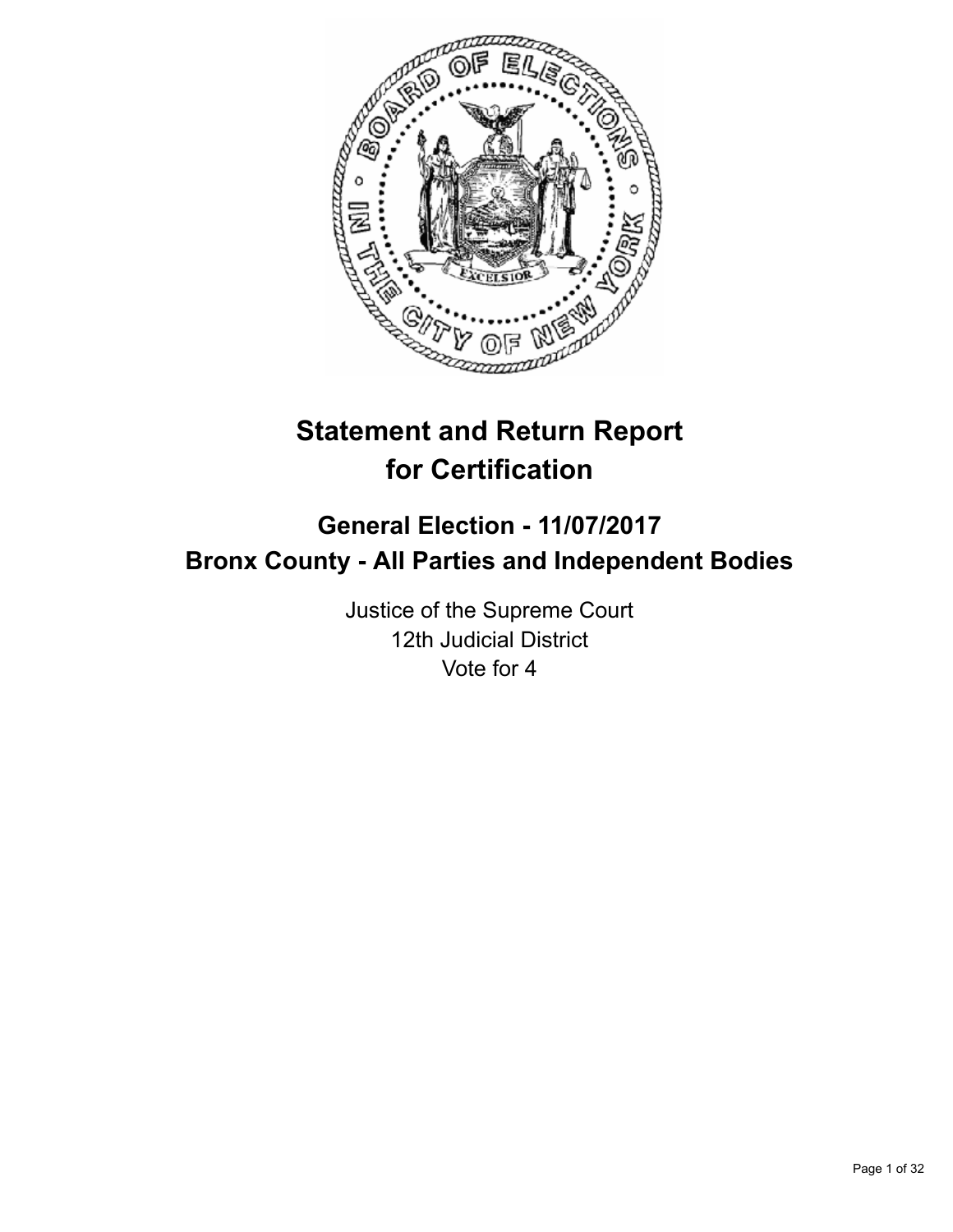

| PUBLIC COUNTER                                           | 10,663 |
|----------------------------------------------------------|--------|
| MANUALLY COUNTED EMERGENCY                               | 0      |
| <b>ABSENTEE / MILITARY</b>                               | 266    |
| <b>AFFIDAVIT</b>                                         | 176    |
| <b>Total Ballots</b>                                     | 11,105 |
| Less - Inapplicable Federal/Special Presidential Ballots | 0      |
| <b>Total Applicable Ballots</b>                          | 11,105 |
| DOUGLAS EDWIN MCKEON (DEMOCRATIC)                        | 6,518  |
| JOSEPH E. CAPELLA (DEMOCRATIC)                           | 5,295  |
| ALISON Y. TUITT (DEMOCRATIC)                             | 5,063  |
| ARMANDO MONTANO (DEMOCRATIC)                             | 5,534  |
| AL SHARPTON (WRITE-IN)                                   | 2      |
| ALIYAH I WILLIAMS (WRITE-IN)                             | 1      |
| ALTON MADDOX (WRITE-IN)                                  | 1      |
| ARMANDO M HOWARD (WRITE-IN)                              | 1      |
| ARNOLD WILLIAMS (WRITE-IN)                               | 1      |
| BARACK OBAMA (WRITE-IN)                                  | 1      |
| BERNARD WILKERSON (WRITE-IN)                             | 1      |
| CARLOS SIERRA (WRITE-IN)                                 | 1      |
| CHARLES BARRON (WRITE-IN)                                | 1      |
| HELLOW LISA MICHAEL (WRITE-IN)                           | 1      |
| JASON LINETAKY (WRITE-IN)                                | 1      |
| <b>JESSICA MICHAEL (WRITE-IN)</b>                        | 1      |
| JOSE A BURGOS (WRITE-IN)                                 | 1      |
| JUAN VAZQUEZ (WRITE-IN)                                  | 1      |
| KAREN WASHINGTON (WRITE-IN)                              | 1      |
| LINDA GARCIA (WRITE-IN)                                  | 1      |
| LINDA SAMSON (WRITE-IN)                                  | 1      |
| LISA MICHAEL (WRITE-IN)                                  | 1      |
| LORENA LORENO (WRITE-IN)                                 | 1      |
| MARIANO LABOY (WRITE-IN)                                 | 1      |
| MARK MERERO (WRITE-IN)                                   | 1      |
| PAUL SMITH (WRITE-IN)                                    | 1      |
| RENE PERALTA (WRITE-IN)                                  | 1      |
| TRAVIS ST.MARTHE (WRITE-IN)                              | 1      |
| UNATTRIBUTABLE WRITE-IN (WRITE-IN)                       | 52     |
| <b>Total Votes</b>                                       | 22,487 |
| Unrecorded                                               | 21,933 |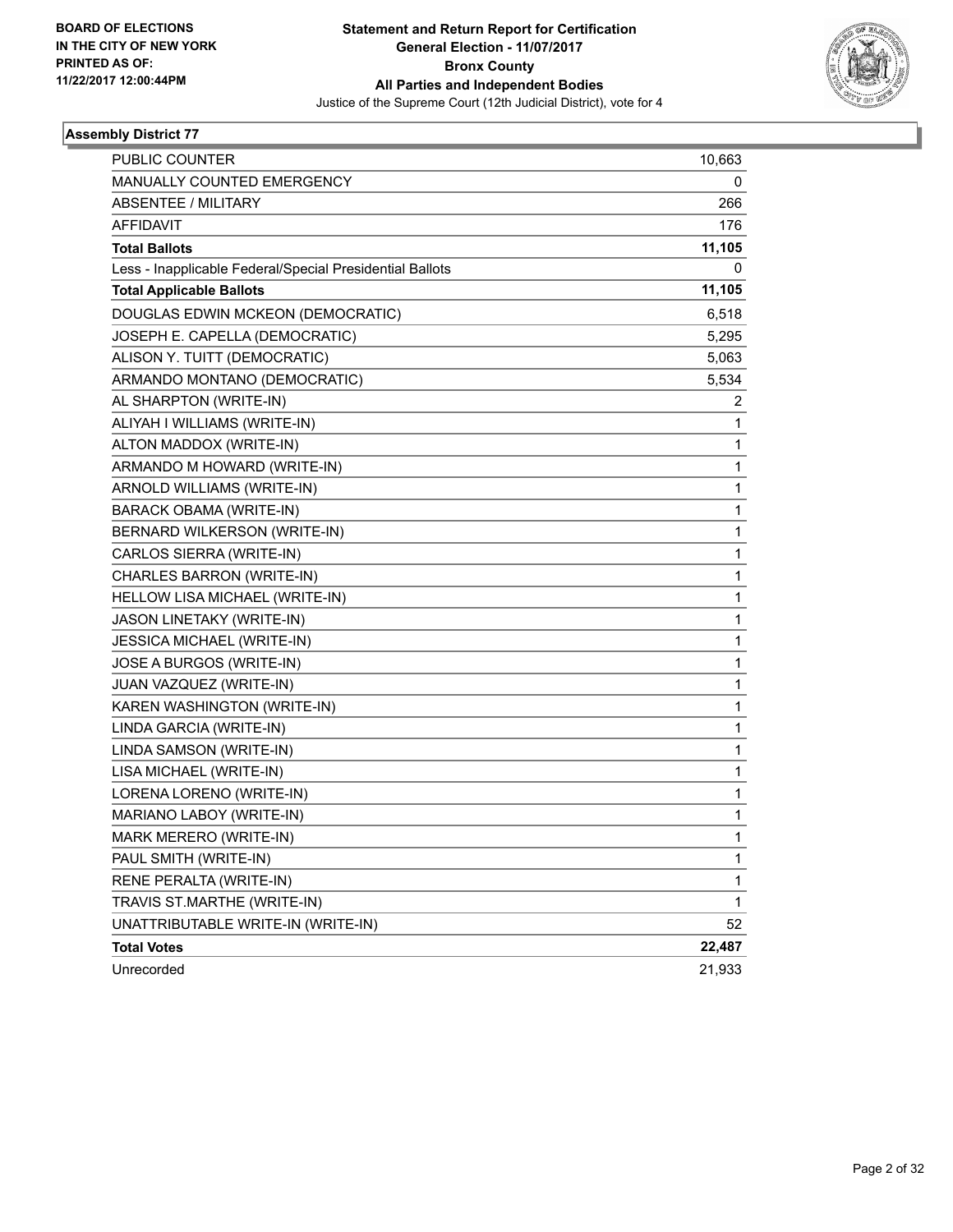

| <b>PUBLIC COUNTER</b>                                    | 8,417                   |
|----------------------------------------------------------|-------------------------|
| MANUALLY COUNTED EMERGENCY                               | 0                       |
| ABSENTEE / MILITARY                                      | 263                     |
| AFFIDAVIT                                                | 125                     |
| <b>Total Ballots</b>                                     | 8,805                   |
| Less - Inapplicable Federal/Special Presidential Ballots | 0                       |
| <b>Total Applicable Ballots</b>                          | 8,805                   |
| DOUGLAS EDWIN MCKEON (DEMOCRATIC)                        | 4,701                   |
| JOSEPH E. CAPELLA (DEMOCRATIC)                           | 3,944                   |
| ALISON Y. TUITT (DEMOCRATIC)                             | 3,804                   |
| ARMANDO MONTANO (DEMOCRATIC)                             | 4,308                   |
| ADELINA NUNEZ (WRITE-IN)                                 | 1                       |
| ALEXIS MARCELO (WRITE-IN)                                | 1                       |
| CARMINE MARINO JR (WRITE-IN)                             | 1                       |
| CHAD ROYER (WRITE-IN)                                    | 1                       |
| DAVID CRUZ (WRITE-IN)                                    | 1                       |
| DIANA RUDEAN (WRITE-IN)                                  | 1                       |
| DULCE HERNANDEZ (WRITE-IN)                               | 1                       |
| EARL SIMMONS (WRITE-IN)                                  | 1                       |
| GIAN CARLO MALJNCONICO (WRITE-IN)                        | 1                       |
| GINO GUADARNO (WRITE-IN)                                 | $\mathbf{1}$            |
| JONATHAN RODRIGUEZ-LESLIE (WRITE-IN)                     | 2                       |
| JONATHAN TARHARKA (WRITE-IN)                             | 1                       |
| KATHLEEN MURDA (WRITE-IN)                                | 1                       |
| KYRA HENRIQUEZ (WRITE-IN)                                | 1                       |
| LUZ DUGUSTA (WRITE-IN)                                   | 1                       |
| MARGARET HUGHES (WRITE-IN)                               | 1                       |
| MARIA HERNANDEZ (WRITE-IN)                               | 1                       |
| MARIA SHABAZZ (WRITE-IN)                                 | 1                       |
| NORBERT DENGLER (WRITE-IN)                               | 1                       |
| PAUL KALAYDJIAN (WRITE-IN)                               | 1                       |
| PAUL KUCHARSKI (WRITE-IN)                                | 1                       |
| RAND PAUL (WRITE-IN)                                     | 1                       |
| RANDY ABREU (WRITE-IN)                                   | 1                       |
| RON PAUL (WRITE-IN)                                      | $\mathbf{1}$            |
| ROSALIE LESLIE (WRITE-IN)                                | $\overline{\mathbf{c}}$ |
| RUDOLPH GIULIANI (WRITE-IN)                              | $\mathbf{1}$            |
| SHAMIKA YEARWOOD (WRITE-IN)                              | $\mathbf{1}$            |
| THOMAS DONALDSON (WRITE-IN)                              | 1                       |
| THURGOOD MARSHALL (WRITE-IN)                             | $\mathbf{1}$            |
| UNATTRIBUTABLE WRITE-IN (WRITE-IN)                       | 47                      |
| <b>Total Votes</b>                                       | 16,835                  |
| Unrecorded                                               | 18,385                  |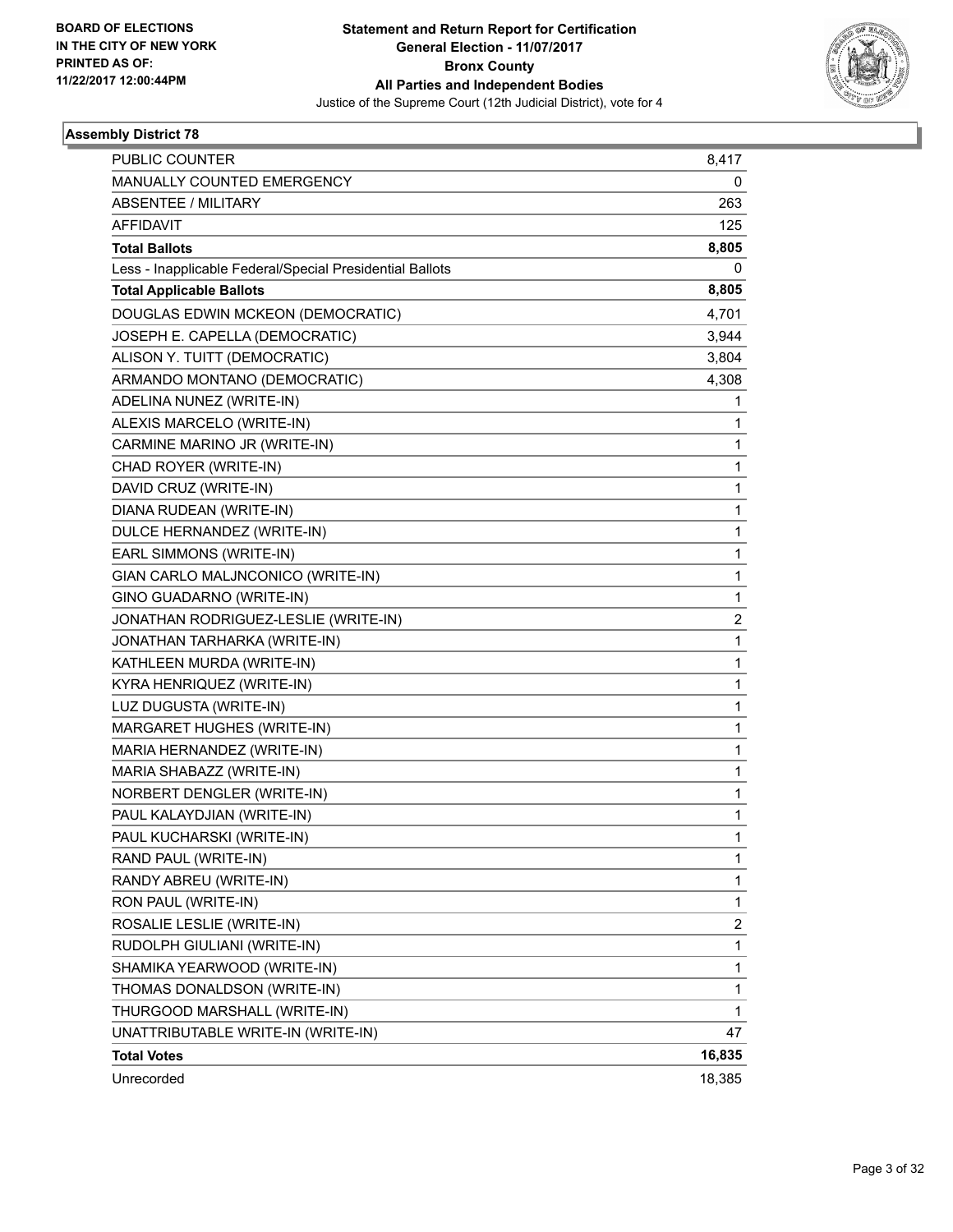

| <b>PUBLIC COUNTER</b>                                    | 11,935       |
|----------------------------------------------------------|--------------|
| <b>MANUALLY COUNTED EMERGENCY</b>                        | 0            |
| <b>ABSENTEE / MILITARY</b>                               | 303          |
| AFFIDAVIT                                                | 147          |
| <b>Total Ballots</b>                                     | 12,385       |
| Less - Inapplicable Federal/Special Presidential Ballots | 0            |
| <b>Total Applicable Ballots</b>                          | 12,385       |
| DOUGLAS EDWIN MCKEON (DEMOCRATIC)                        | 7,001        |
| JOSEPH E. CAPELLA (DEMOCRATIC)                           | 5,532        |
| ALISON Y. TUITT (DEMOCRATIC)                             | 5,516        |
| ARMANDO MONTANO (DEMOCRATIC)                             | 5,851        |
| ALAAD FRAZIER (WRITE-IN)                                 | 1            |
| ALVIN MERIN (WRITE-IN)                                   | 1            |
| ANGEL M VIDAL (WRITE-IN)                                 | 1            |
| BERNADETTE BLOUNT (WRITE-IN)                             | 1            |
| <b>BERNIE SANDERS (WRITE-IN)</b>                         | 4            |
| BILL DE BLASIO (WRITE-IN)                                | 1            |
| CAROL ROBINSON (WRITE-IN)                                | 1            |
| CHRISTINA SANTOS (WRITE-IN)                              | 1            |
| EBONI WILLIAMS (WRITE-IN)                                | 1            |
| ELIJAH JOHNSON (WRITE-IN)                                | 1            |
| ELVIS SANTANA (WRITE-IN)                                 | 1            |
| FRANCHESKA NEBLETT (WRITE-IN)                            | 1            |
| HADASSAH YISRAEL (WRITE-IN)                              | 1            |
| HARRY KRESKY (WRITE-IN)                                  | 1            |
| HENRY A GOMEZ (WRITE-IN)                                 | 1            |
| LONNI ANDISON (WRITE-IN)                                 | 1            |
| <b>MURRAY RICHMAN (WRITE-IN)</b>                         | $\mathbf{1}$ |
| SERGIO VILLAVERDE (WRITE-IN)                             | 1            |
| STACEY RICHMAN (WRITE-IN)                                | 1            |
| TRINITEE DICKERSON (WRITE-IN)                            | 1            |
| <b>TYRONE FRISON (WRITE-IN)</b>                          | 1            |
| UNATTRIBUTABLE WRITE-IN (WRITE-IN)                       | 33           |
| VICTOR HUGO GUTIERREZ (WRITE-IN)                         | 4            |
| <b>Total Votes</b>                                       | 23,961       |
| Unrecorded                                               | 25,579       |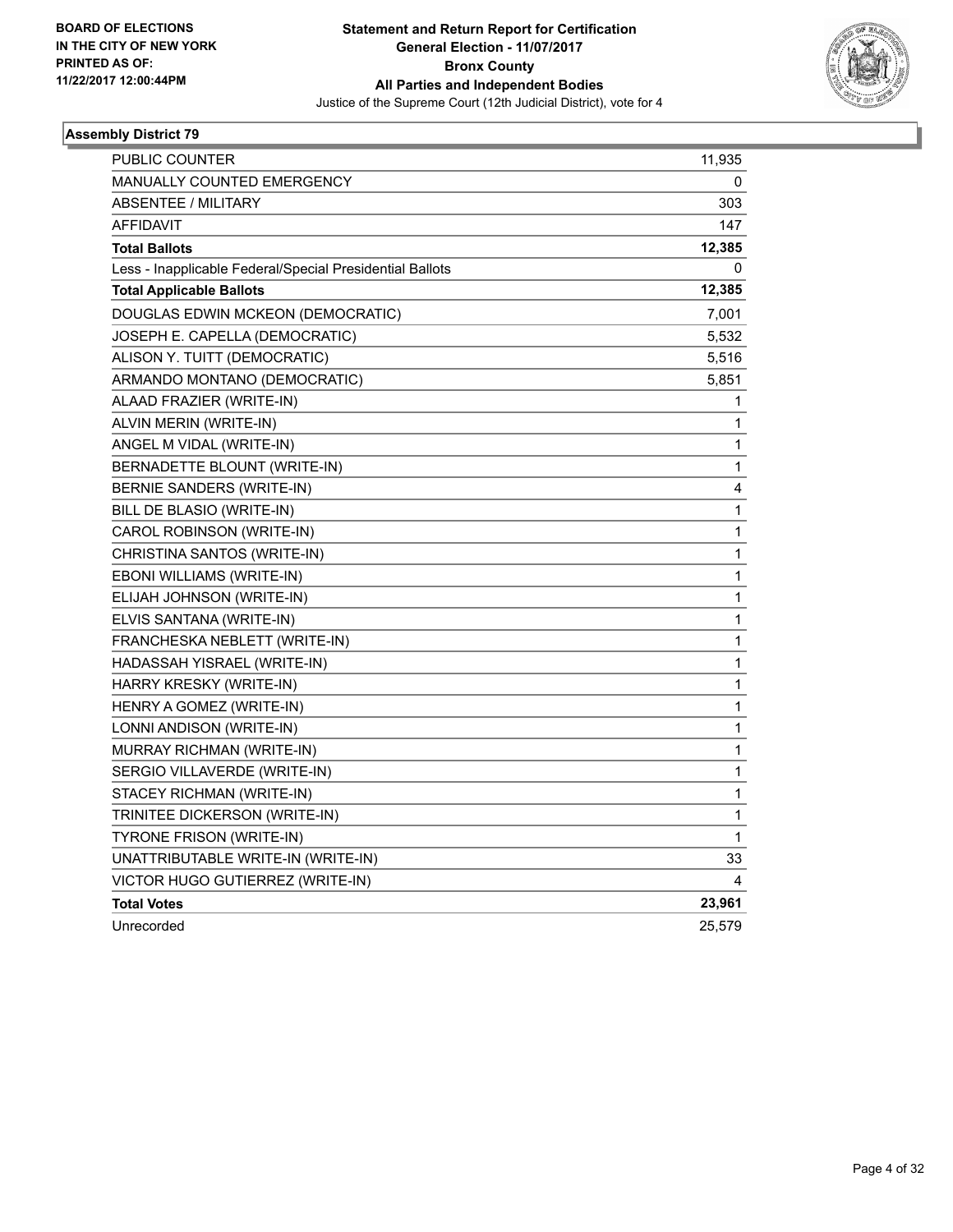

| <b>PUBLIC COUNTER</b>                                    | 13,366                  |
|----------------------------------------------------------|-------------------------|
| MANUALLY COUNTED EMERGENCY                               | 0                       |
| ABSENTEE / MILITARY                                      | 565                     |
| <b>AFFIDAVIT</b>                                         | 189                     |
| <b>Total Ballots</b>                                     | 14,120                  |
| Less - Inapplicable Federal/Special Presidential Ballots | 0                       |
| <b>Total Applicable Ballots</b>                          | 14,120                  |
| DOUGLAS EDWIN MCKEON (DEMOCRATIC)                        | 7,516                   |
| JOSEPH E. CAPELLA (DEMOCRATIC)                           | 7,010                   |
| ALISON Y. TUITT (DEMOCRATIC)                             | 6,454                   |
| ARMANDO MONTANO (DEMOCRATIC)                             | 6,665                   |
| ALISON FOX (WRITE-IN)                                    | 1                       |
| ANDREW THORNBROOKE (WRITE-IN)                            | 1                       |
| ANN MARIE BOLLER (WRITE-IN)                              | 1                       |
| BARACK OBAMA (WRITE-IN)                                  | 1                       |
| CAROLE LENNON (WRITE-IN)                                 | 1                       |
| CRYSTAL THORNBROOKE (WRITE-IN)                           | 1                       |
| DEBORAH JACKSON (WRITE-IN)                               | 1                       |
| DIANE LOPEZ (WRITE-IN)                                   | 1                       |
| EDMUND FORD (WRITE-IN)                                   | 1                       |
| EMANUELE DIMAGGIO (WRITE-IN)                             | $\overline{\mathbf{c}}$ |
| FERNANDO FERRER (WRITE-IN)                               | 1                       |
| FRANCIS MENARD (WRITE-IN)                                | 1                       |
| FRANCISCO SPIES JR. (WRITE-IN)                           | 1                       |
| <b>GERARD SPANO (WRITE-IN)</b>                           | 1                       |
| HASHEM AWAD (WRITE-IN)                                   | 1                       |
| IVONNE HERRERA (WRITE-IN)                                | 1                       |
| JACKSON PALMER (WRITE-IN)                                | 1                       |
| JAMES VISSER (WRITE-IN)                                  | 4                       |
| JANET MOCK (WRITE-IN)                                    | 1                       |
| JOSE ROMERO (WRITE-IN)                                   | 1                       |
| JOSEPH RUSSO (WRITE-IN)                                  | 1                       |
| JUAN CARLOS POLANCO (WRITE-IN)                           | 1                       |
| KEVIN FOX (WRITE-IN)                                     | 1                       |
| LAVERNE COX (WRITE-IN)                                   | 1                       |
| LLY PALMER (WRITE-IN)                                    | 1                       |
| MARIA BAEZ (WRITE-IN)                                    | 1                       |
| MARILYN MOTA (WRITE-IN)                                  | 1                       |
| MARK LEVINE (WRITE-IN)                                   | 2                       |
| MAUREEN DONOHUE (WRITE-IN)                               | 1                       |
| MICHAEL J RYAN (WRITE-IN)                                | 1                       |
| MICHAEL PALMER (WRITE-IN)                                | 2                       |
| MIGUEL MENARD (WRITE-IN)                                 | 1                       |
| MISS MAJOR GRIFFIN GACEY (WRITE-IN)                      | 1                       |
| NANCY ABAD (WRITE-IN)                                    | 1                       |
| NICHOLAS MORILLO (WRITE-IN)                              | 1                       |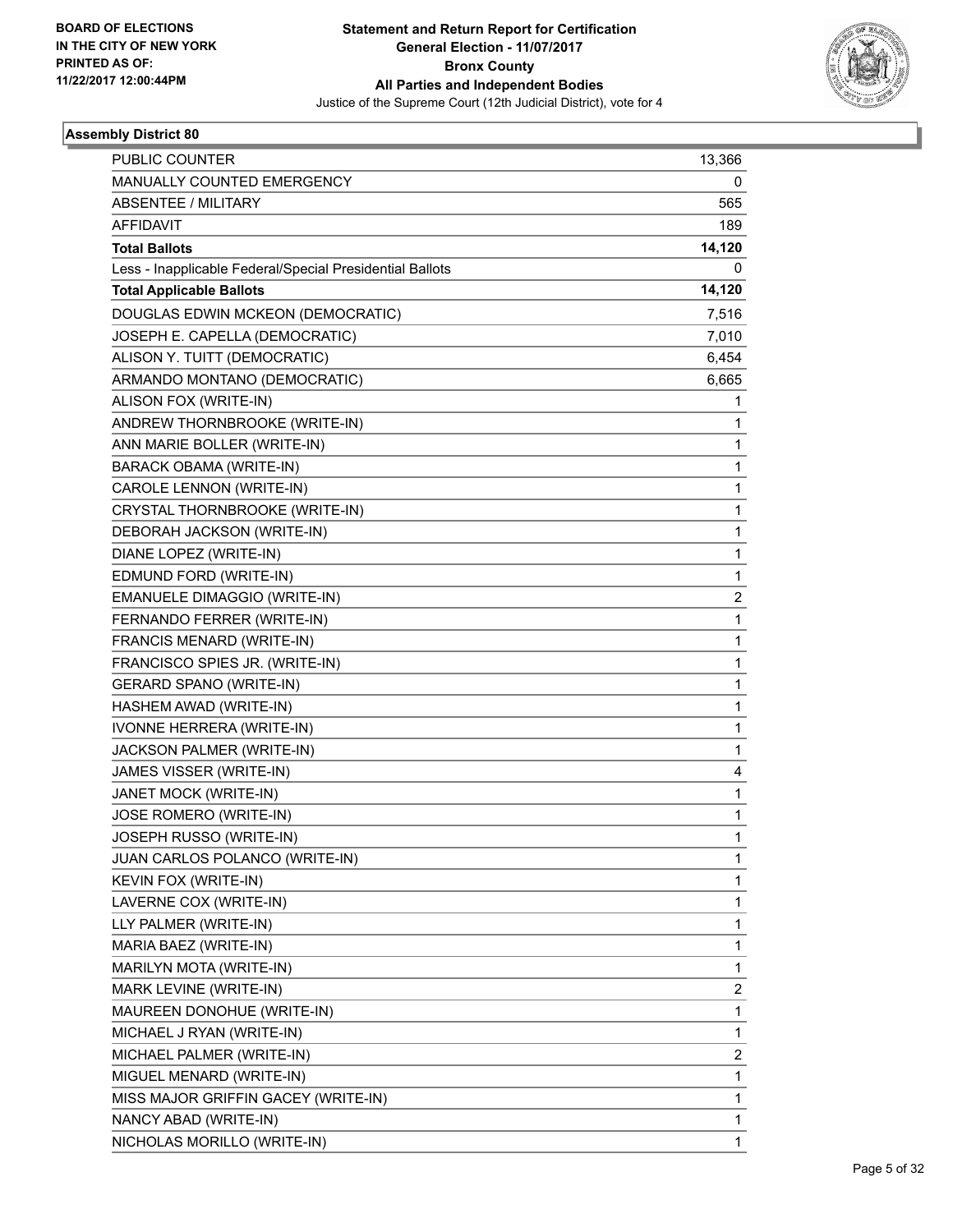

| PEDRO CESAR DE LOS SANTOS (WRITE-IN) | 1              |
|--------------------------------------|----------------|
| PHILIP FOGLIA (WRITE-IN)             | $\overline{2}$ |
| RAMON PEREZ (WRITE-IN)               | 1              |
| RAUL OLMEDA (WRITE-IN)               | 1              |
| RICHARD FORD (WRITE-IN)              | 1              |
| RICHARD NAGAN (WRITE-IN)             | 1              |
| SAMELYS LOPEZ (WRITE-IN)             | 1              |
| SAMUEL SEABURY (WRITE-IN)            | 4              |
| SIMON PEREZ (WRITE-IN)               | 1              |
| SONIA SOTOMAYOR (WRITE-IN)           | 1              |
| STANLEY K. SCHLEIN (WRITE-IN)        | 1              |
| STEVE KAUFFMAN (WRITE-IN)            | 1              |
| STEVEN H RICHMAN (WRITE-IN)          | 1              |
| SYLVIA RIVERA (WRITE-IN)             | 1              |
| THOMAS MENARD (WRITE-IN)             | 1              |
| TIM C. NASH (WRITE-IN)               | 1              |
| UNATTRIBUTABLE WRITE-IN (WRITE-IN)   | 103            |
| VALERIE CARRINGTON (WRITE-IN)        | 1              |
| VERNA L SAUNDERS (WRITE-IN)          | 1              |
| <b>Total Votes</b>                   | 27,811         |
| Unrecorded                           | 28,669         |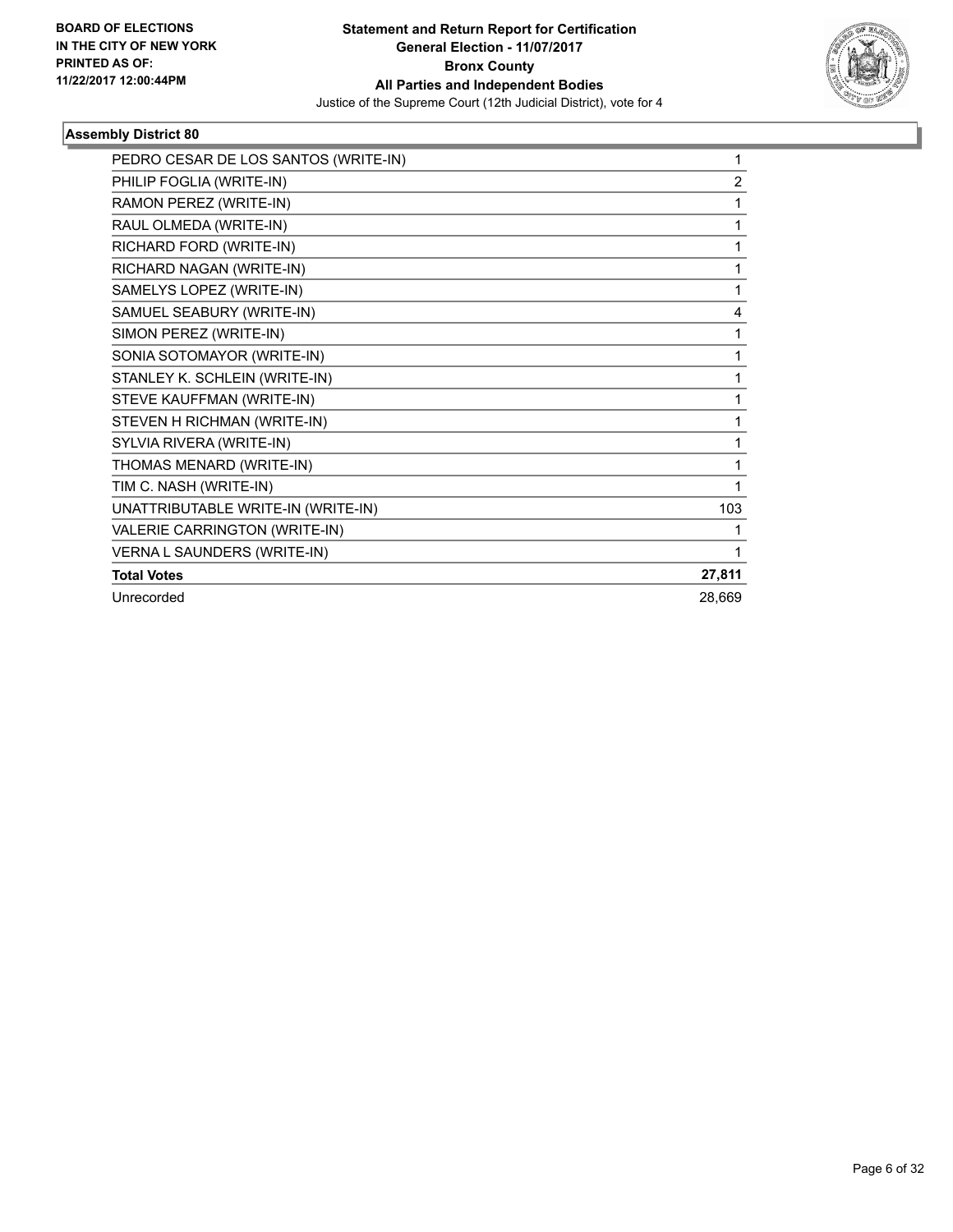

| <b>PUBLIC COUNTER</b>                                    | 19,332       |
|----------------------------------------------------------|--------------|
| MANUALLY COUNTED EMERGENCY                               | 0            |
| ABSENTEE / MILITARY                                      | 870          |
| <b>AFFIDAVIT</b>                                         | 273          |
| <b>Total Ballots</b>                                     | 20,475       |
| Less - Inapplicable Federal/Special Presidential Ballots | 0            |
| <b>Total Applicable Ballots</b>                          | 20,475       |
| DOUGLAS EDWIN MCKEON (DEMOCRATIC)                        | 12,134       |
| JOSEPH E. CAPELLA (DEMOCRATIC)                           | 10,933       |
| ALISON Y. TUITT (DEMOCRATIC)                             | 11,106       |
| ARMANDO MONTANO (DEMOCRATIC)                             | 10,837       |
| ADAM STOLER (WRITE-IN)                                   | 1            |
| ALAN SAKS (WRITE-IN)                                     | 1            |
| ALEX LITWENAK (WRITE-IN)                                 | $\mathbf{1}$ |
| ALEXANDRA OCASIO CORTEZ (WRITE-IN)                       | 1            |
| ALFREDO ANGUEIRA (WRITE-IN)                              | 1            |
| ALISON MURPHY (WRITE-IN)                                 | $\mathbf{1}$ |
| ALVIN YEARWOOD (WRITE-IN)                                | 1            |
| ANDREW BOLTON (WRITE-IN)                                 | 1            |
| ANN SCHNEIDER (WRITE-IN)                                 | $\mathbf{1}$ |
| ANTHONY CUNUCI (WRITE-IN)                                | 1            |
| ARIEL MIGDAL (WRITE-IN)                                  | 1            |
| ARTIE LANGE (WRITE-IN)                                   | $\mathbf{1}$ |
| AVERY SAMET (WRITE-IN)                                   | 1            |
| BARACK OBAMA (WRITE-IN)                                  | 1            |
| BARBARA KARL (WRITE-IN)                                  | $\mathbf{1}$ |
| BENJAMIN C DIAMOND (WRITE-IN)                            | 1            |
| <b>BERNIE SANDERS (WRITE-IN)</b>                         | 1            |
| BETTE W SMITH (WRITE-IN)                                 | $\mathbf{1}$ |
| <b>BO DIETL (WRITE-IN)</b>                               | 3            |
| <b>BOCAL KEIST (WRITE-IN)</b>                            | 1            |
| <b>BORBAU VEIV (WRITE-IN)</b>                            | 1            |
| <b>BRIAN KEIST (WRITE-IN)</b>                            | 1            |
| <b>BRIAN STIENE (WRITE-IN)</b>                           | 1            |
| BRISHID COFFEY (WRITE-IN)                                | 1            |
| <b>BULLET SARUBBI (WRITE-IN)</b>                         | 1            |
| CELILIO GOMEZ (WRITE-IN)                                 | 1            |
| CHARLES MARSHALL (WRITE-IN)                              | 1            |
| CHARLES MOERSLER (WRITE-IN)                              | 1            |
| CHRISTINA RAJ (WRITE-IN)                                 | 1            |
| CHRISTOPHER W FORD (WRITE-IN)                            | 1            |
| CLIFF STATON (WRITE-IN)                                  | 1            |
| CRAIG CASEY (WRITE-IN)                                   | 1            |
| CYNTHIA OZICH (WRITE-IN)                                 | $\mathbf{1}$ |
| DAN JONES (WRITE-IN)                                     | 1            |
| DANI COTRONE (WRITE-IN)                                  | 1            |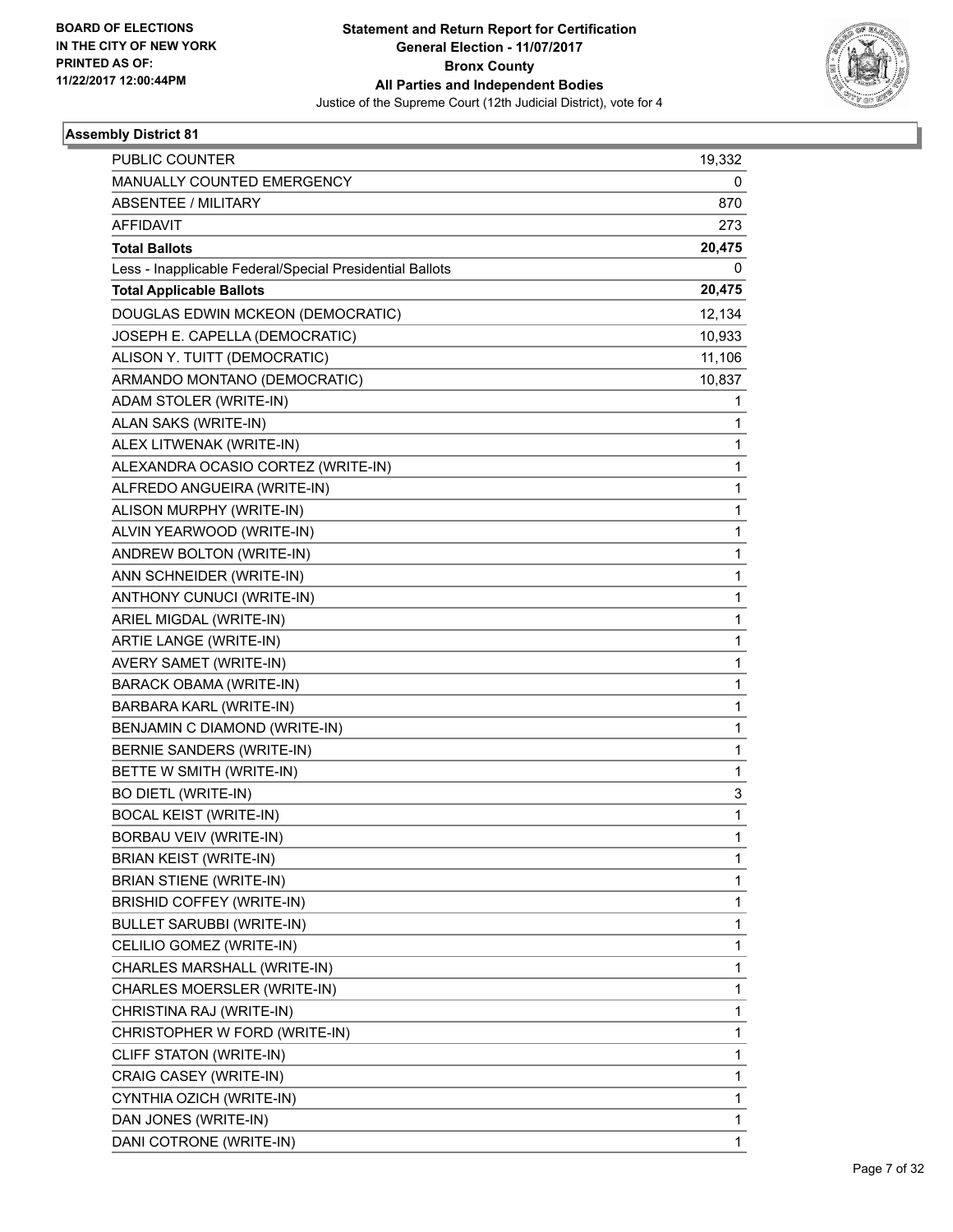

| DANIEL J FRIEDMAN (WRITE-IN)          | $\overline{2}$ |
|---------------------------------------|----------------|
| DANIEL J KARNS (WRITE-IN)             | 1              |
| DANIEL PASERNACHT (WRITE-IN)          | 1              |
| DANIEL S. GOLDSTIEN (WRITE-IN)        | 1              |
| DANIL AMADEO (WRITE-IN)               | 1              |
| DARCEL CLARK (WRITE-IN)               | 1              |
| DAVID DEROY (WRITE-IN)                | 1              |
| DAVID GREENFIELD (WRITE-IN)           | 1              |
| DAVID WILDMAN (WRITE-IN)              | 1              |
| DAVINA FIGEROUX (WRITE-IN)            | 1              |
| DAWN K. KELLY (WRITE-IN)              | 1              |
| DEBORA ALLEN (WRITE-IN)               | 1              |
| DEBORAH BRAVERMAN (WRITE-IN)          | 1              |
| DENIS JOHN BOYLE (WRITE-IN)           | 1              |
| DONALD TRUMP (WRITE-IN)               | 1              |
| DONALD TRUMP JR (WRITE-IN)            | 1              |
| DORIS JACKSON (WRITE-IN)              | 1              |
| DYLAN KENNEDY (WRITE-IN)              | 1              |
| ED SPARK (WRITE-IN)                   | 1              |
| ELIZABETH WOLSTIEN (WRITE-IN)         | 1              |
| EMON COFFEY (WRITE-IN)                | 1              |
| EVELYN TORRES (WRITE-IN)              | 1              |
| FIDEL GOMEZ (WRITE-IN)                | 1              |
| FIORA WILLIS (WRITE-IN)               | 1              |
| <b>GABRIEL GRENBERG (WRITE-IN)</b>    | 1              |
| <b>GABRIEL M. SPECIACE (WRITE-IN)</b> | 1              |
| GAIL MACHADO (WRITE-IN)               | 1              |
| <b>GARY JOHNSON (WRITE-IN)</b>        | 1              |
| <b>GEOFREY YORKE (WRITE-IN)</b>       | 1              |
| <b>GEORGE AYOUT (WRITE-IN)</b>        | 1              |
| <b>GEORGE W BUSH (WRITE-IN)</b>       | 1              |
| GIA SPARK (WRITE-IN)                  | 1              |
| GINA SARUBBI (WRITE-IN)               | 1              |
| <b>GLENN FLEISCHMAN (WRITE-IN)</b>    | 1              |
| GREG JOST (WRITE-IN)                  | 1              |
| GUSTAVO RIVERA (WRITE-IN)             | 1              |
| HAKIM LOUIS (WRITE-IN)                | 1              |
| HILLARY CLINTON (WRITE-IN)            | 2              |
| HOWARD LEVINE (WRITE-IN)              | 1              |
| JACK IRA WARSHAW (WRITE-IN)           | 2              |
| JAMES A DUFFY (WRITE-IN)              | 1              |
| JAMES LEE (WRITE-IN)                  | 1              |
| JAMES M. ROSEN (WRITE-IN)             | 1              |
| JAMES P ONEILL (WRITE-IN)             | 1              |
| JAMES T. BRENNAN (WRITE-IN)           | 1              |
| JAMES WIESINHIMER (WRITE-IN)          | 1              |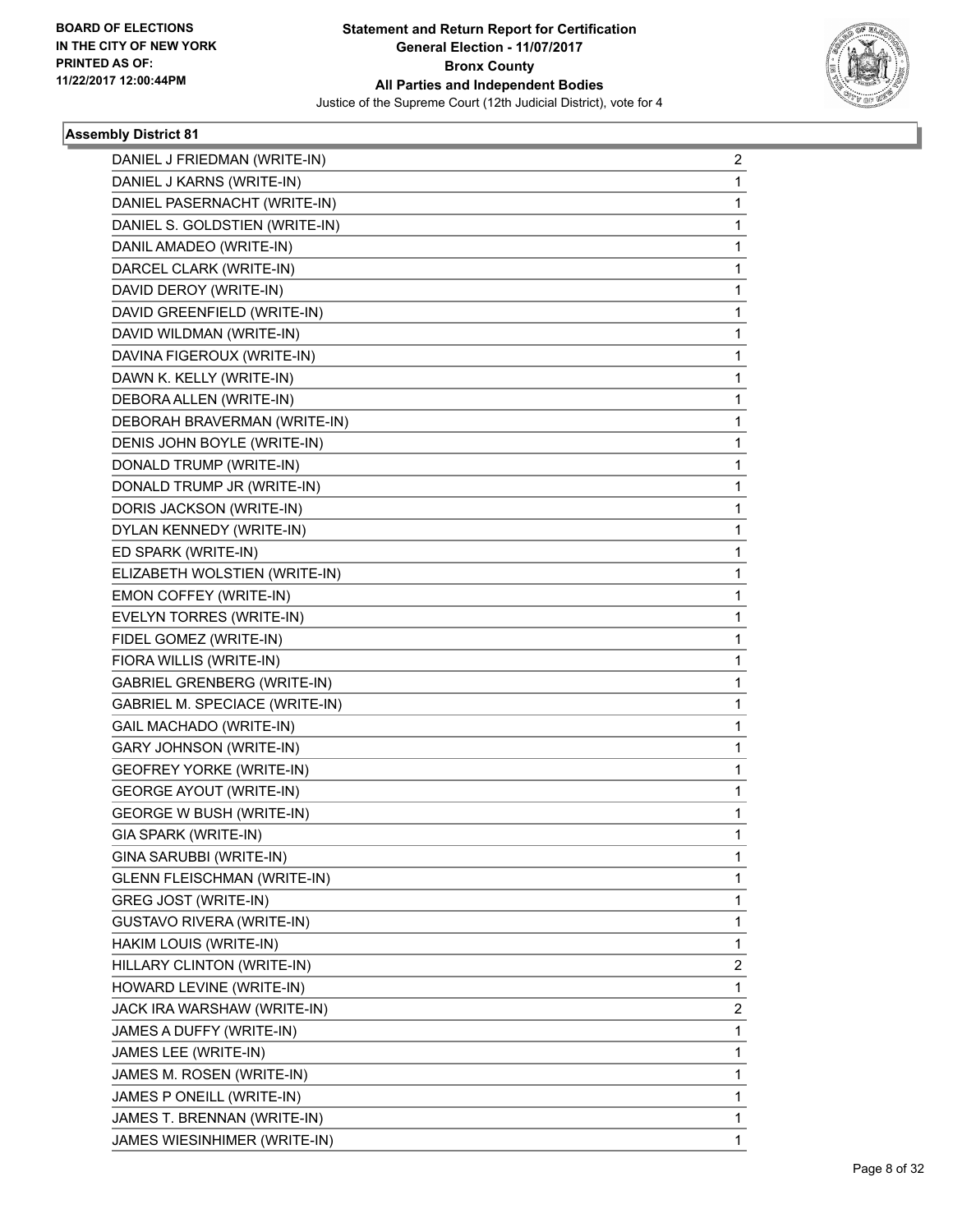

| JANET MURPHY (WRITE-IN)           | 1              |
|-----------------------------------|----------------|
| JEB BUSH (WRITE-IN)               | 1              |
| JED WEISS (WRITE-IN)              | $\mathbf{1}$   |
| JEFFREY GLACKSMAN (WRITE-IN)      | 1              |
| JEREMY FEIR (WRITE-IN)            | 1              |
| <b>JESSICA KIRBY (WRITE-IN)</b>   | 1              |
| JIM NORTON (WRITE-IN)             | 1              |
| JIMMY DURANTEE (WRITE-IN)         | 1              |
| JOANNY FEWIAN (WRITE-IN)          | 1              |
| JOE GUNN (WRITE-IN)               | 1              |
| JOEL EINLEGER (WRITE-IN)          | 1              |
| JOHN B. FEERICK (WRITE-IN)        | 2              |
| JOHN BOGLE (WRITE-IN)             | 1              |
| JOHN CARLETON (WRITE-IN)          | $\overline{2}$ |
| JOHN FEERICK (WRITE-IN)           | $\mathbf{1}$   |
| JOHN MCCORNELL (WRITE-IN)         | 1              |
| JOHN WARD (WRITE-IN)              | 1              |
| JONATHAN FISCH (WRITE-IN)         | 1              |
| JORDAN MOSS (WRITE-IN)            | 1              |
| JOSEPH KEIST (WRITE-IN)           | 1              |
| JOSHUA I SCHLENGER (WRITE-IN)     | 1              |
| JUDAH SCHORR (WRITE-IN)           | 1              |
| JUDGE ROY BEAN (WRITE-IN)         | 1              |
| JULIAN SCHRIBMAN (WRITE-IN)       | 1              |
| KATE FERDINSHAN (WRITE-IN)        | 1              |
| KEVIN MCCLOONE (WRITE-IN)         | 1              |
| KHALIL BROWDER (WRITE-IN)         | 1              |
| KIMBERLEE ABRAHAM JD (WRITE-IN)   | 1              |
| KRISTEN MARIE CHAMBERS (WRITE-IN) | 1              |
| LAGLE LIVITY (WRITE-IN)           | 1              |
| LAURA BARMARCK (WRITE-IN)         | 1              |
| LAURA RODRIGUEZ (WRITE-IN)        | 1              |
| LAURA SUGARMAN (WRITE-IN)         | 1              |
| LAUREN SHARKEG ESQ (WRITE-IN)     | 1              |
| LAURENCE HASSON (WRITE-IN)        | 1              |
| LAWRENCE J. SHEEHAN (WRITE-IN)    | 1              |
| LAWRENCE MALOFF (WRITE-IN)        | 1              |
| LAYLA DAVIS (WRITE-IN)            | 1              |
| LEF C BOLLENGER (WRITE-IN)        | 1              |
| LEILA DAVIS (WRITE-IN)            | 1              |
| LIAM MURPHY (WRITE-IN)            | 2              |
| LOIS CARTICA (WRITE-IN)           | $\mathbf 1$    |
| LORRAINE COYLE (WRITE-IN)         | 1              |
| MARGARITE ADAMS (WRITE-IN)        | 1              |
| MARIE TYRRELL (WRITE-IN)          | 2              |
| MARILYN FEERICK (WRITE-IN)        | $\overline{2}$ |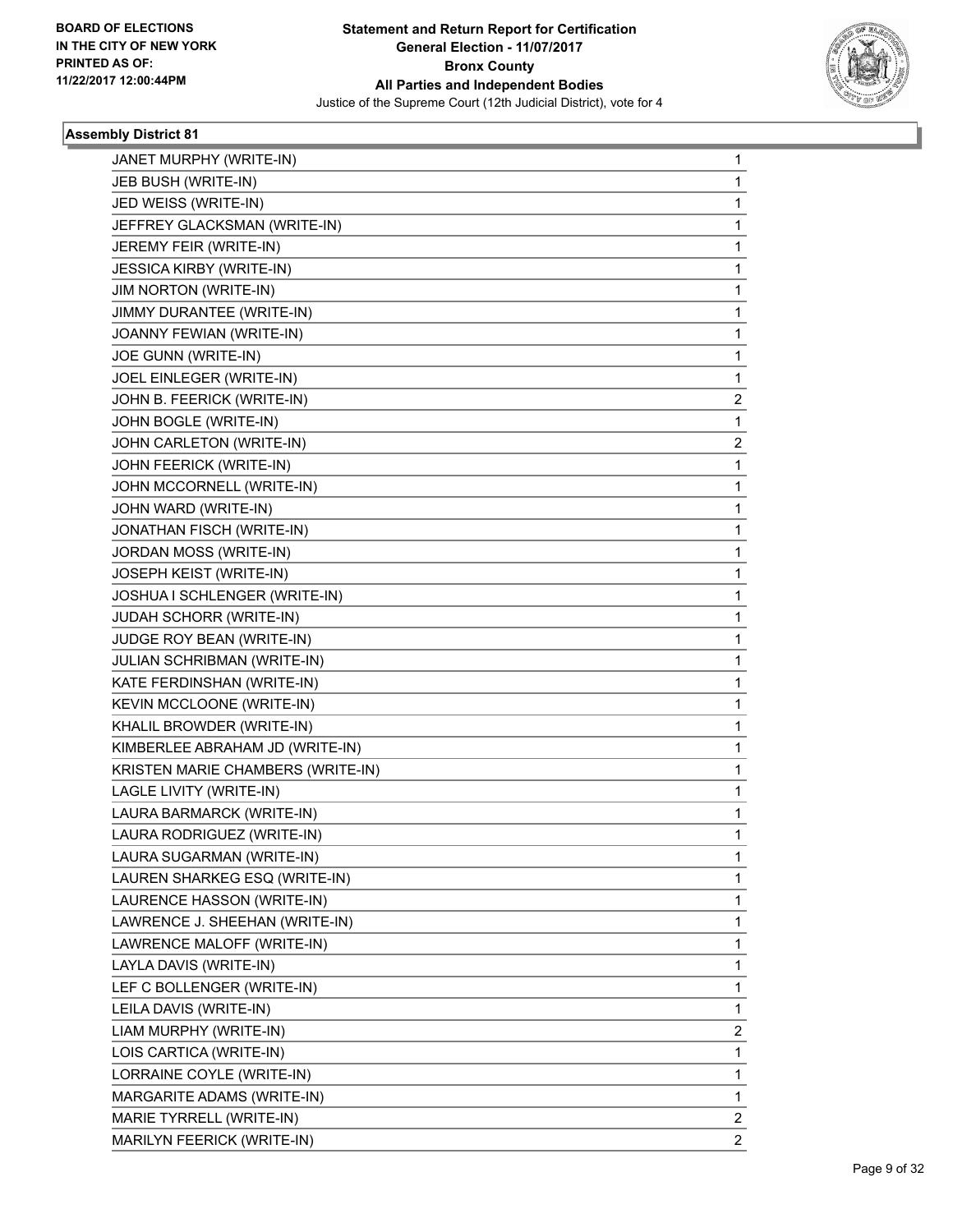

| MARK CHERNAUSKAS (WRITE-IN)       | 1 |
|-----------------------------------|---|
| MARK FRIEDLANDER (WRITE-IN)       | 1 |
| MARY BOHLUN (WRITE-IN)            | 1 |
| MARY GORDAN (WRITE-IN)            | 1 |
| MARYANN KHINDA LOMBARB (WRITE-IN) | 1 |
| MATT BENTLY (WRITE-IN)            | 1 |
| MATTHEW BEAVERY ESQ (WRITE-IN)    | 1 |
| MATTHEW SCHEINDER (WRITE-IN)      | 1 |
| MAY VEIV (WRITE-IN)               | 1 |
| MAYBEL KELLY (WRITE-IN)           | 1 |
| MICHAEL BLOOMBERG (WRITE-IN)      | 1 |
| MICHAEL DENOIA (WRITE-IN)         | 1 |
| MICHAEL KOPLEN (WRITE-IN)         | 1 |
| MICHAEL STANLEY (WRITE-IN)        | 1 |
| MICHAEL SULLIVAN (WRITE-IN)       | 1 |
| MICHELLE GREENBERG (WRITE-IN)     | 1 |
| MIGUEL PEREZ (WRITE-IN)           | 1 |
| MITCHELL ADLER (WRITE-IN)         | 1 |
| MITCHELL LEVINE (WRITE-IN)        | 1 |
| MOLLY ONEILL (WRITE-IN)           | 1 |
| NELIDA VELEZ (WRITE-IN)           | 1 |
| NICOLE KEIST (WRITE-IN)           | 1 |
| NIR GADON (WRITE-IN)              | 2 |
| NORMAN LISS (WRITE-IN)            | 1 |
| OLIVER KOPPELL (WRITE-IN)         | 1 |
| OPHELIA KELLY (WRITE-IN)          | 1 |
| PATRICIA DILIETO (WRITE-IN)       | 1 |
| PATRICK SHERIN (WRITE-IN)         | 1 |
| PATRICK SMITH (WRITE-IN)          | 1 |
| PAUL ALPERT (WRITE-IN)            | 2 |
| PAUL HOGAN (WRITE-IN)             | 1 |
| PAUL SUALTZ (WRITE-IN)            | 1 |
| PREET BARARA (WRITE-IN)           | 1 |
| RABBI SAMUEL (WRITE-IN)           | 1 |
| RAMON JAQUEZ (WRITE-IN)           | 2 |
| RAYMOND NORTON (WRITE-IN)         | 1 |
| RAYMOND YEE (WRITE-IN)            | 2 |
| REBECCA MARK (WRITE-IN)           | 1 |
| REV MR. KAREM SMITH (WRITE-IN)    | 1 |
| RITA MURPHY (WRITE-IN)            | 1 |
| ROB JOMAN (WRITE-IN)              | 1 |
| ROBERT KRULWICH (WRITE-IN)        | 1 |
| ROBERTO VELEZ (WRITE-IN)          | 1 |
| ROBIN POWER (WRITE-IN)            | 1 |
| RODNEY A BROWN (WRITE-IN)         | 1 |
| ROSA C DAVIDSON (WRITE-IN)        | 1 |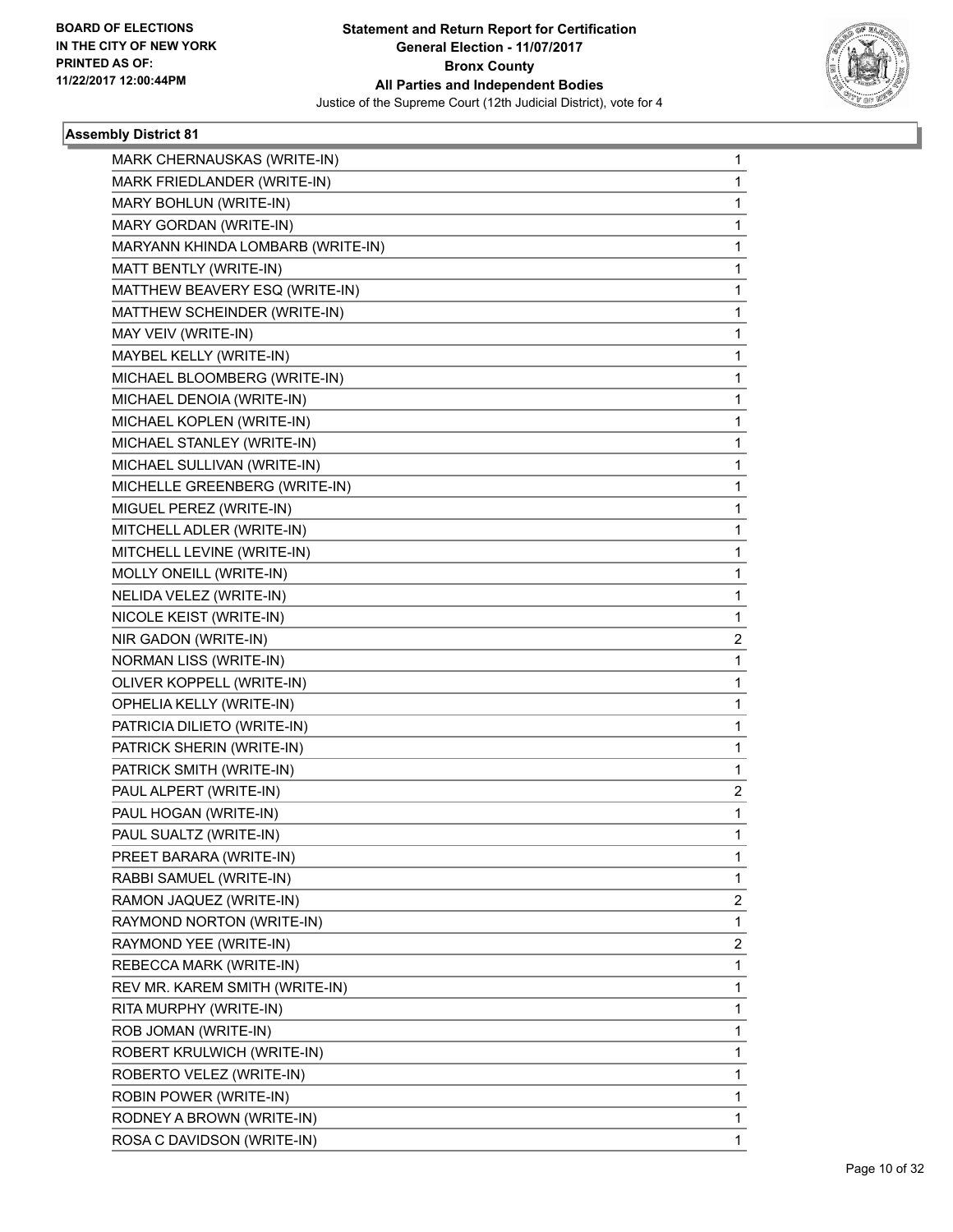

| ROSS FREEMAN (WRITE-IN)            | 1                       |
|------------------------------------|-------------------------|
| RUDOLPH GIULIANI (WRITE-IN)        | 1                       |
| RUSSELL LITWENAK (WRITE-IN)        | 1                       |
| SAL LAGONIA (WRITE-IN)             | 1                       |
| SAMUEL SALTMAN (WRITE-IN)          | 1                       |
| SERGIO VILLAVERDE (WRITE-IN)       | 1                       |
| SHEILA RYAN OROUKE (WRITE-IN)      | 1                       |
| SHELDON BENARDO (WRITE-IN)         | 1                       |
| SID BERGMAN (WRITE-IN)             | 1                       |
| STANLEY SCHLEIN (WRITE-IN)         | $\mathbf 1$             |
| STEPHANY COFFEY (WRITE-IN)         | $\mathbf 1$             |
| STEVEN SCHWARZ (WRITE-IN)          | $\mathbf 1$             |
| SUE ELLEN DODELL (WRITE-IN)        | 1                       |
| SUZANNE GOLDBERG (WRITE-IN)        | 1                       |
| TABITHA ALBRIGHT (WRITE-IN)        | 1                       |
| TAMAR LEWIN (WRITE-IN)             | 1                       |
| TERESA MULVEY (WRITE-IN)           | 1                       |
| THERESA MURPHY (WRITE-IN)          | 1                       |
| THOMAS J MCBRIDE (WRITE-IN)        | 1                       |
| THOMAS WINSHIP (WRITE-IN)          | $\overline{\mathbf{c}}$ |
| TRACEY FEERICK (WRITE-IN)          | 1                       |
| TRACI WHEELWRIGHT (WRITE-IN)       | 1                       |
| TRACY MCKENZIE (WRITE-IN)          | 1                       |
| TULLY MAHER (WRITE-IN)             | 1                       |
| UNATTRIBUTABLE WRITE-IN (WRITE-IN) | 276                     |
| VARUN MARWAH (WRITE-IN)            | 2                       |
| VEMA SAUNDERS (WRITE-IN)           | 1                       |
| VICENTA DELOPEZ CACERES (WRITE-IN) | 2                       |
| VICHI MCAULAAN (WRITE-IN)          | 1                       |
| VINCENT OAVANZO (WRITE-IN)         | $\mathbf{1}$            |
| WILLIAM CLYDE (WRITE-IN)           | 1                       |
| WILLIAM FEERICK (WRITE-IN)         | $\overline{\mathbf{c}}$ |
| WYNTON MARSALS (WRITE-IN)          | 1                       |
| YAEL LEVY (WRITE-IN)               | 1                       |
| ZEV MARK (WRITE-IN)                | 1                       |
| <b>Total Votes</b>                 | 45,511                  |
| Unrecorded                         | 36,389                  |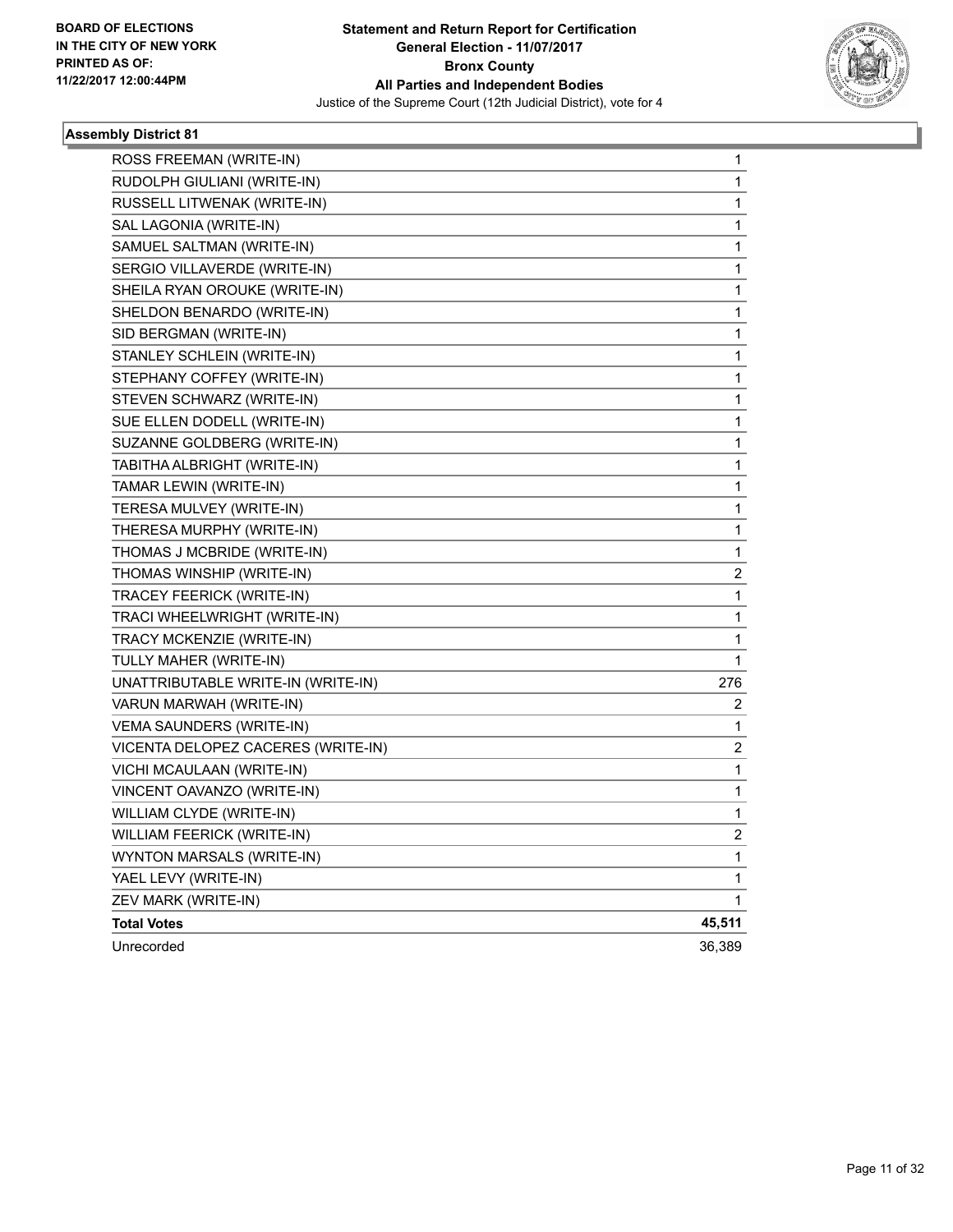

| <b>PUBLIC COUNTER</b>                                    | 22,864                  |
|----------------------------------------------------------|-------------------------|
| MANUALLY COUNTED EMERGENCY                               | 0                       |
| <b>ABSENTEE / MILITARY</b>                               | 570                     |
| <b>AFFIDAVIT</b>                                         | 199                     |
| <b>Total Ballots</b>                                     | 23,633                  |
| Less - Inapplicable Federal/Special Presidential Ballots | 0                       |
| <b>Total Applicable Ballots</b>                          | 23,633                  |
| DOUGLAS EDWIN MCKEON (DEMOCRATIC)                        | 11,981                  |
| JOSEPH E. CAPELLA (DEMOCRATIC)                           | 11,848                  |
| ALISON Y. TUITT (DEMOCRATIC)                             | 10,815                  |
| ARMANDO MONTANO (DEMOCRATIC)                             | 10,690                  |
| ADAM ALGARIN (WRITE-IN)                                  | 1                       |
| ALEX MERCED (WRITE-IN)                                   | 1                       |
| ALFREDO KUILAN (WRITE-IN)                                | $\overline{\mathbf{c}}$ |
| ALLISON DICARLO (WRITE-IN)                               | 1                       |
| ANTHONY NUNEZ (WRITE-IN)                                 | 1                       |
| ARRON KAPLAN (WRITE-IN)                                  | 2                       |
| BARBARA DOLENSEK (WRITE-IN)                              | $\overline{\mathbf{c}}$ |
| BARIV O'HARA (WRITE-IN)                                  | 1                       |
| BENNY RIVERA (WRITE-IN)                                  | $\mathbf{1}$            |
| BERNIE SAUNDER (WRITE-IN)                                | 1                       |
| <b>BOB DOLE (WRITE-IN)</b>                               | $\overline{\mathbf{c}}$ |
| <b>BOB IORRPOLI (WRITE-IN)</b>                           | $\mathbf{1}$            |
| <b>BOLL THRUSH (WRITE-IN)</b>                            | 1                       |
| <b>BRIAN SCHUL (WRITE-IN)</b>                            | 1                       |
| <b>BRIANNE MANOW (WRITE-IN)</b>                          | $\mathbf{1}$            |
| CATHERINE ZIEGLER (WRITE-IN)                             | 1                       |
| CATHLEEN CEBEK (WRITE-IN)                                | $\overline{\mathbf{c}}$ |
| CHRIS DEGAND (WRITE-IN)                                  | $\mathbf{1}$            |
| CHRISTOPHER SEDACCA (WRITE-IN)                           | 1                       |
| CHRISTOPHER SUMMO (WRITE-IN)                             | 1                       |
| COURTNEY MANOW (WRITE-IN)                                | 1                       |
| DABY B. CARRARAS (WRITE-IN)                              | 1                       |
| DANIEL EGAN (WRITE-IN)                                   | 1                       |
| DANIEL SZAKAWIECZ (WRITE-IN)                             | 1                       |
| DAVE KILKENNY (WRITE-IN)                                 | 1                       |
| DAVID STUART (WRITE-IN)                                  | 1                       |
| DENNIS PRAGER (WRITE-IN)                                 | 2                       |
| DONALD TRUMP (WRITE-IN)                                  | 1                       |
| DYLAN MANOW (WRITE-IN)                                   | 1                       |
| ENRICO PALAZZO (WRITE-IN)                                | 1                       |
| FORDANIS SISKOS (WRITE-IN)                               | 1                       |
| FRANCESCO GHIOTTI (WRITE-IN)                             | 1                       |
| FRANK RANDAZZO (WRITE-IN)                                | 1                       |
| FRANK REYES (WRITE-IN)                                   | 1                       |
| FRED CASSARA (WRITE-IN)                                  | $\mathbf{1}$            |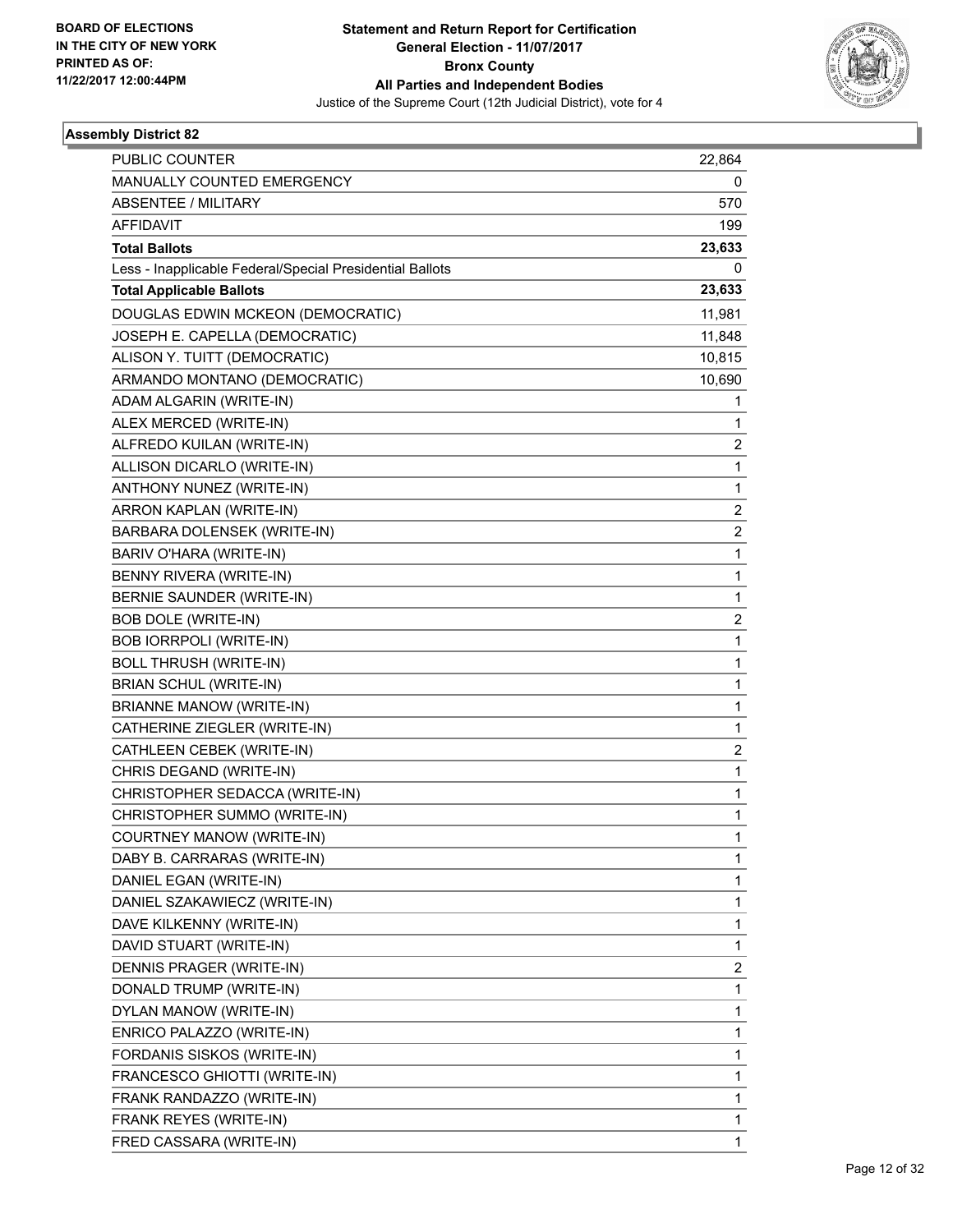

| GABRIELLE IAROCCI (WRITE-IN)      | 1              |
|-----------------------------------|----------------|
| GARY S. SUMMD (WRITE-IN)          | 1              |
| GINO MARAOTTO (WRITE-IN)          | 1              |
| <b>GORDON NASH (WRITE-IN)</b>     | 1              |
| <b>GRIFF KENYON (WRITE-IN)</b>    | 1              |
| HARRY DEHLER (WRITE-IN)           | 1              |
| HARRY DUSENBERRY (WRITE-IN)       | 2              |
| JAMES VACCA (WRITE-IN)            | 2              |
| JANINE PIERRO (WRITE-IN)          | 1              |
| JARRET DEHLER (WRITE-IN)          | 1              |
| JAY GOLDBERG (WRITE-IN)           | 1              |
| JEANINE PIRRO (WRITE-IN)          | 4              |
| JO HECK (WRITE-IN)                | 1              |
| JOE LACKI (WRITE-IN)              | 1              |
| JOE LYNCH (WRITE-IN)              | 1              |
| JOHN A. VAIRO (WRITE-IN)          | 1              |
| JOHN CERINI (WRITE-IN)            | 2              |
| JOHN DOYLE (WRITE-IN)             | 2              |
| JOHN GLENN (WRITE-IN)             | 1              |
| JOHN ISABELLA (WRITE-IN)          | 2              |
| JOHN MEOLA (WRITE-IN)             | 1              |
| JOHN O'HARA (WRITE-IN)            | 1              |
| JOHN TRANTOS (WRITE-IN)           | 1              |
| JOITAL DOYLE (WRITE-IN)           | 1              |
| JOSEPH D. STEFANO (WRITE-IN)      | 1              |
| JOSEPH IAROCCI (WRITE-IN)         | 1              |
| JOSEPH MELENDEZ (WRITE-IN)        | 1              |
| JUAN CARLOS POLANCO (WRITE-IN)    | 1              |
| JUSTIN LEE (WRITE-IN)             | 1              |
| KAREN DEGAND (WRITE-IN)           | 1              |
| KATHERINE PANYOTOU (WRITE-IN)     | 1              |
| <b>KEVIN MCCORMICK (WRITE-IN)</b> | $\overline{c}$ |
| KURT F. DANGLER (WRITE-IN)        | 1              |
| LAURA ISABELLA (WRITE-IN)         | 1              |
| LAWRENCE MARLEY (WRITE-IN)        | 1              |
| LINDA KEVINS (WRITE-IN)           | 2              |
| LINDA MURRAY (WRITE-IN)           | 1              |
| MALIAN DROUGHTY (WRITE-IN)        | 1              |
| MARIA HARDELL (WRITE-IN)          | 1              |
| MARIA IAROCCI (WRITE-IN)          | 1              |
| MARK CEPOLLA (WRITE-IN)           | 1              |
| MARK LEVIN (WRITE-IN)             | 2              |
| MATIAS MANZANO (WRITE-IN)         | 1              |
| MATT O'HARA (WRITE-IN)            | 1              |
| MATTIS JAMES (WRITE-IN)           | 1              |
| MAURA K. DENNEHY (WRITE-IN)       | 1              |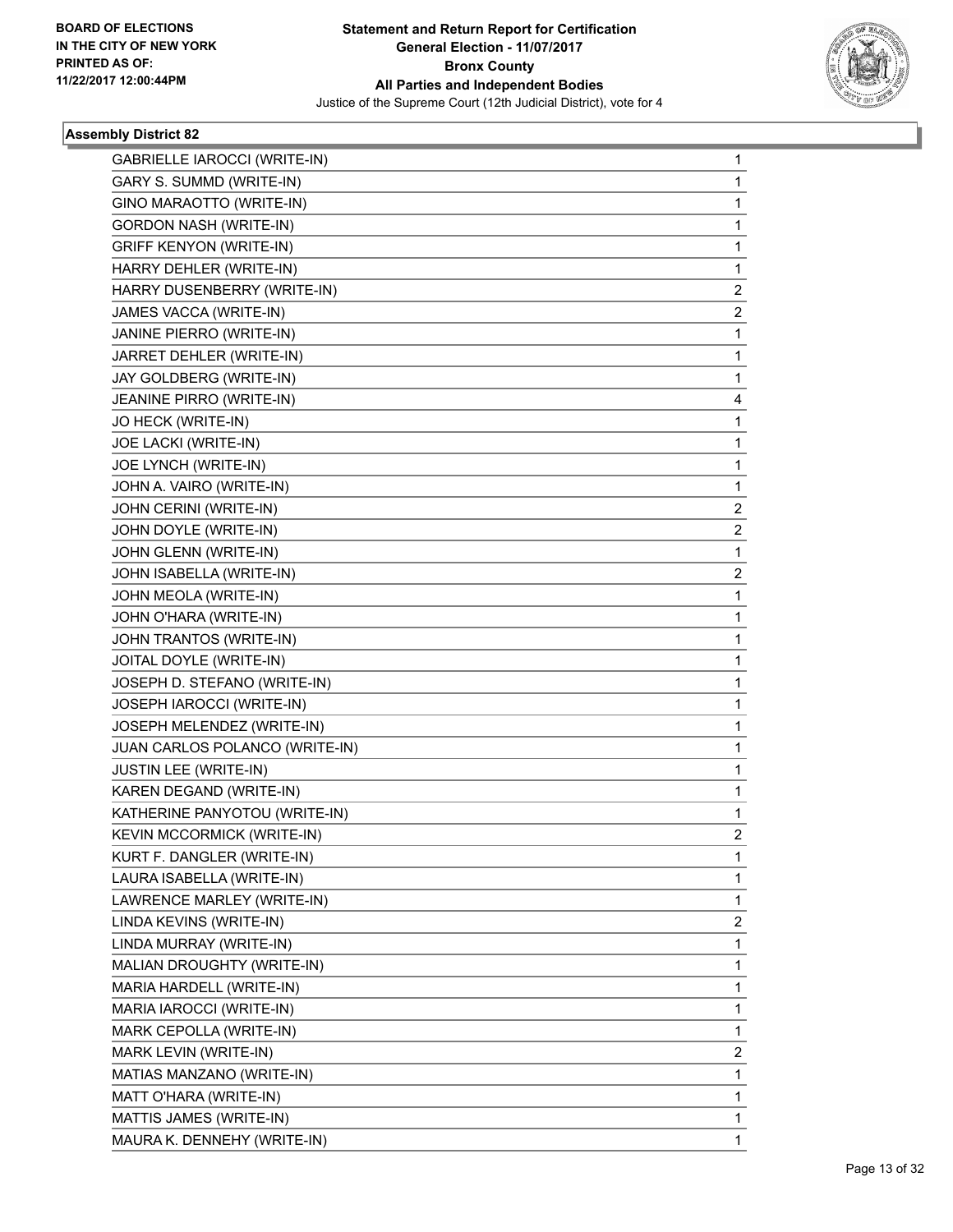

| MEL BLANC (WRITE-IN)<br>MICHAEL J FAULKNER (WRITE-IN) | 1<br>1 |
|-------------------------------------------------------|--------|
| MICHAEL P. RYAN (WRITE-IN)                            | 1      |
| MYRA MICAHEL (WRITE-IN)                               | 1      |
| NATALIE J. SOLAVAK (WRITE-IN)                         | 1      |
| NICHOLAS DICARLO (WRITE-IN)                           | 5      |
| NICHOLAS SUMMO (WRITE-IN)                             | 1      |
| NIGEL FARAGE (WRITE-IN)                               | 1      |
| NOBERT DANGLER (WRITE-IN)                             | 1      |
| <b>OSCAR ALCALDE (WRITE-IN)</b>                       | 1      |
| PATRICK MANOW (WRITE-IN)                              | 1      |
| POLY PANAYOTOU (WRITE-IN)                             | 1      |
| RACHEL KOSAK (WRITE-IN)                               | 1      |
| RAFAEL SANINO (WRITE-IN)                              | 1      |
| RALPH A. DANGLER (WRITE-IN)                           | 1      |
| RALPH T. ARCHER (WRITE-IN)                            | 1      |
| RANDOLPH BRAINE (WRITE-IN)                            | 1      |
| RIC FLAIR (WRITE-IN)                                  | 1      |
| ROB IORRPOLI (WRITE-IN)                               | 1      |
| ROBERT GIANO (WRITE-IN)                               | 1      |
| ROSALYN RICHTER (WRITE-IN)                            | 1      |
| ROSANNA VARGAS (WRITE-IN)                             | 1      |
| RUDOLPH GIULIANI (WRITE-IN)                           | 1      |
| SAL F ALBANESE (WRITE-IN)                             | 1      |
| SAVANNAH JOY (WRITE-IN)                               | 1      |
| SIMONAS ZMUIDZINAS (WRITE-IN)                         | 1      |
| STEPHEN FRANCIOSA (WRITE-IN)                          | 1      |
| STEVEN ROESNER (WRITE-IN)                             | 1      |
| TERRY MCDOWELL (WRITE-IN)                             | 1      |
| THERESA KURTZ (WRITE-IN)                              | 2      |
| THOMAS J LYNCH (WRITE-IN)                             | 1      |
| THOMAS MESSINA (WRITE-IN)                             | 1      |
| TIMMY O'HARA (WRITE-IN)                               | 1      |
| TIMOTHY M O'HARA (WRITE-IN)                           | 1      |
| UNATTRIBUTABLE WRITE-IN (WRITE-IN)                    | 188    |
| VILLONA FLORENCE (WRITE-IN)                           | 1      |
| YANNICK V. DALEY (WRITE-IN)                           | 1      |
| <b>Total Votes</b>                                    | 45,661 |
| Unrecorded                                            | 48,871 |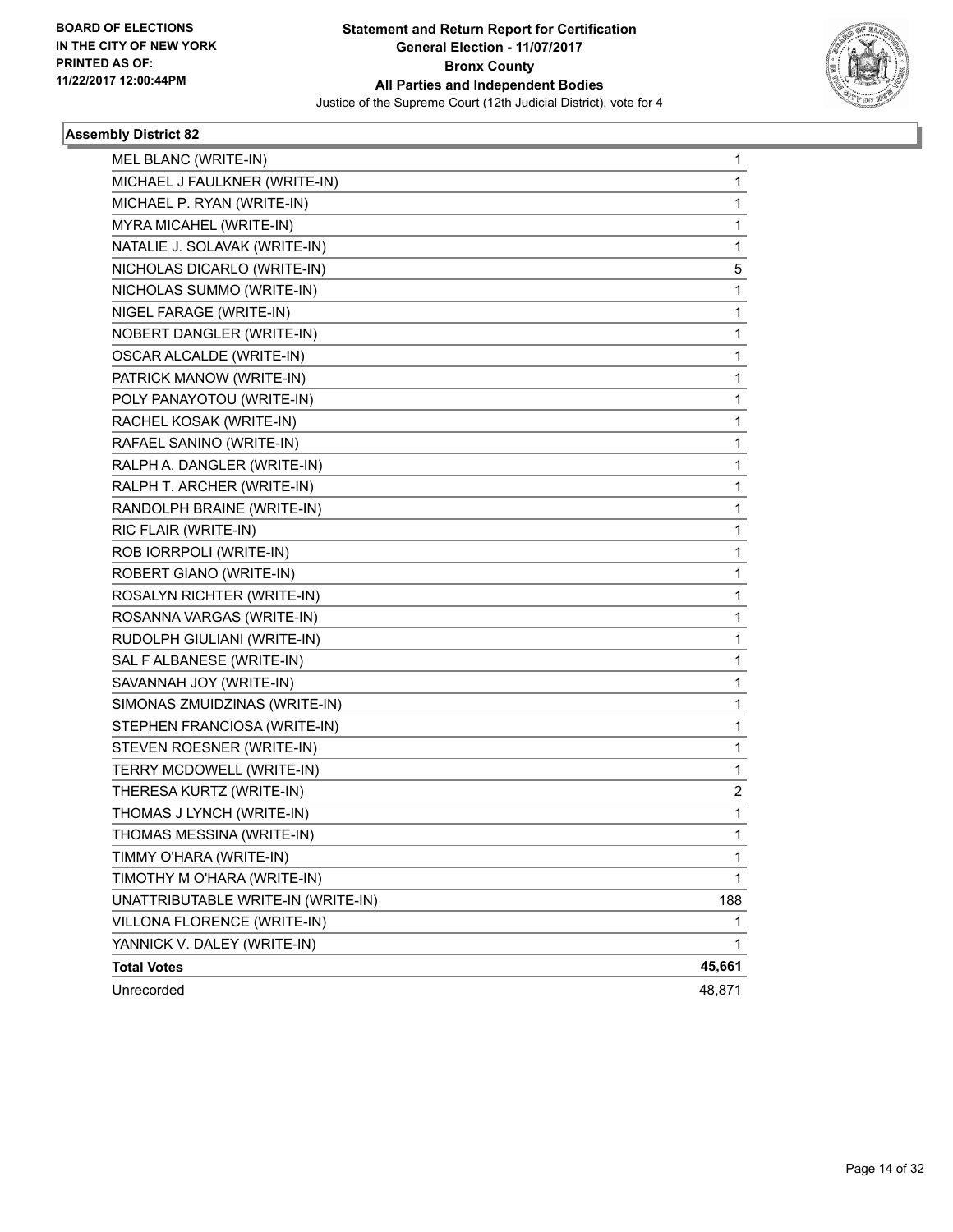

| <b>PUBLIC COUNTER</b>                                    | 15,511       |
|----------------------------------------------------------|--------------|
| <b>MANUALLY COUNTED EMERGENCY</b>                        | $\mathbf{0}$ |
| <b>ABSENTEE / MILITARY</b>                               | 464          |
| <b>AFFIDAVIT</b>                                         | 161          |
| <b>Total Ballots</b>                                     | 16,136       |
| Less - Inapplicable Federal/Special Presidential Ballots | 0            |
| <b>Total Applicable Ballots</b>                          | 16,136       |
| DOUGLAS EDWIN MCKEON (DEMOCRATIC)                        | 10,829       |
| JOSEPH E. CAPELLA (DEMOCRATIC)                           | 9,436        |
| ALISON Y. TUITT (DEMOCRATIC)                             | 9,907        |
| ARMANDO MONTANO (DEMOCRATIC)                             | 8,845        |
| <b>ADRIENNE ERWIN (WRITE-IN)</b>                         | 1            |
| ALVIN YEARWOOD (WRITE-IN)                                | $\mathbf{1}$ |
| DENSMORE CAMPBELL (WRITE-IN)                             | 1            |
| EDWARD BRATHWAITE (WRITE-IN)                             | $\mathbf{1}$ |
| <b>JAMES GILMORE (WRITE-IN)</b>                          | $\mathbf{1}$ |
| PHILLIP I. MARCUS (WRITE-IN)                             | $\mathbf 1$  |
| PICKNEY PERAUD (WRITE-IN)                                | $\mathbf{1}$ |
| RENAULT S CHAVERS (WRITE-IN)                             | $\mathbf{1}$ |
| ROBERT IRVING (WRITE-IN)                                 | 1            |
| ROBERT JOHNSON (WRITE-IN)                                | $\mathbf 1$  |
| RUBEN AUSTRIA (WRITE-IN)                                 | $\mathbf{1}$ |
| RUDOLPH GIULIANI (WRITE-IN)                              | $\mathbf{1}$ |
| STEVEN SIMPSON (WRITE-IN)                                | $\mathbf{1}$ |
| THURGOOD MARSHALL (WRITE-IN)                             | $\mathbf{1}$ |
| UNATTRIBUTABLE WRITE-IN (WRITE-IN)                       | 53           |
| <b>Total Votes</b>                                       | 39,084       |
| Unrecorded                                               | 25,460       |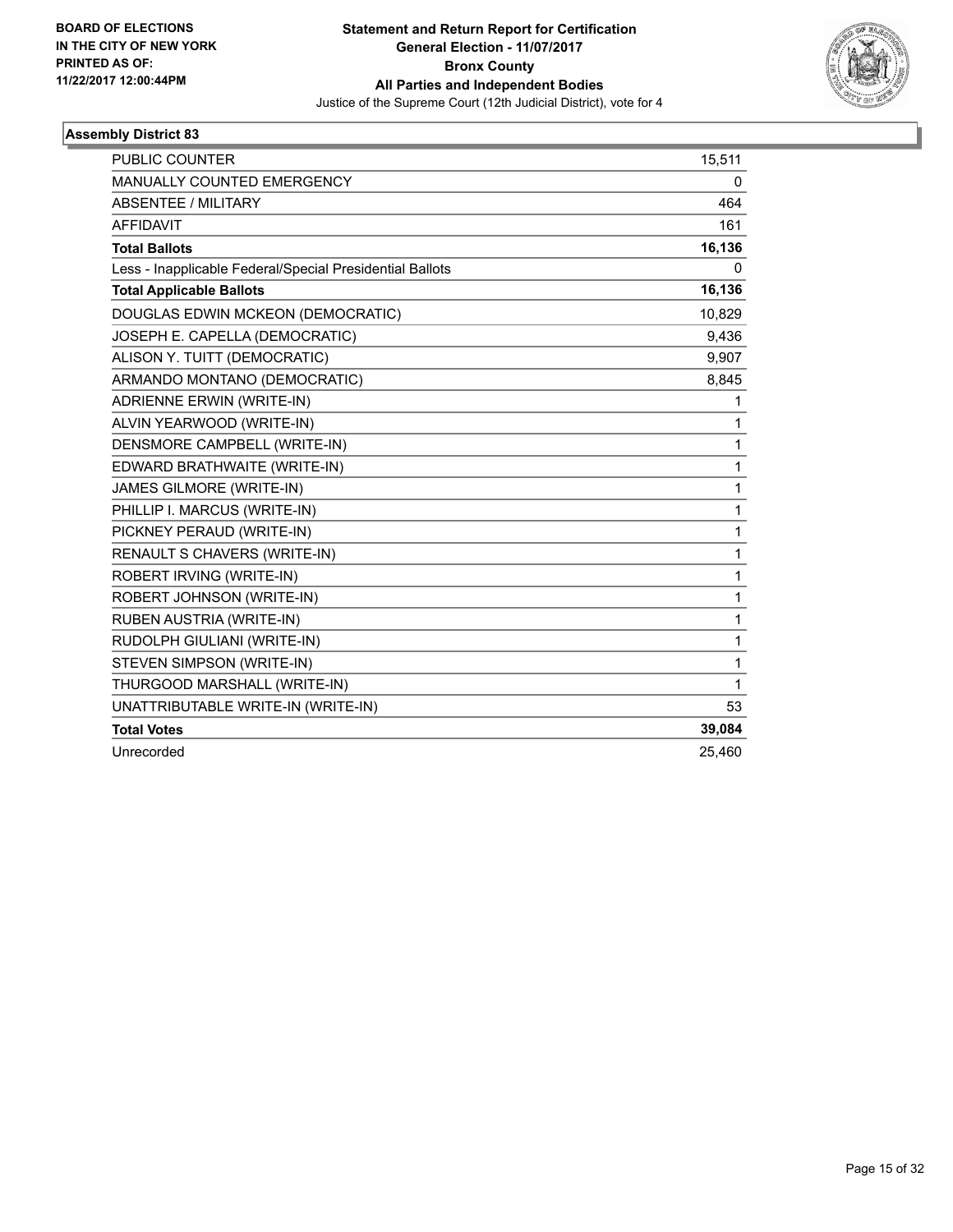

| <b>PUBLIC COUNTER</b>                                    | 9,887                   |
|----------------------------------------------------------|-------------------------|
| MANUALLY COUNTED EMERGENCY                               | 0                       |
| ABSENTEE / MILITARY                                      | 206                     |
| AFFIDAVIT                                                | 156                     |
| <b>Total Ballots</b>                                     | 10,249                  |
| Less - Inapplicable Federal/Special Presidential Ballots | 0                       |
| <b>Total Applicable Ballots</b>                          | 10,249                  |
| DOUGLAS EDWIN MCKEON (DEMOCRATIC)                        | 5,665                   |
| JOSEPH E. CAPELLA (DEMOCRATIC)                           | 4,690                   |
| ALISON Y. TUITT (DEMOCRATIC)                             | 4,502                   |
| ARMANDO MONTANO (DEMOCRATIC)                             | 5,331                   |
| ANILO SINISCHALCHI (WRITE-IN)                            | 1                       |
| BARRY MANSFOR (WRITE-IN)                                 | 1                       |
| CAROLYN TATE (WRITE-IN)                                  | 1                       |
| CHRIS MOSCINSKI (WRITE-IN)                               | 1                       |
| CHRISTINA GIORGIO (WRITE-IN)                             | 1                       |
| CHRYSTAL JAMES (WRITE-IN)                                | 1                       |
| CLAUDIA CABALLERO (WRITE-IN)                             | 1                       |
| CORRINE KOHUT (WRITE-IN)                                 | 2                       |
| DARRIN L. JAMES (WRITE-IN)                               | 1                       |
| DONALD DUNN (WRITE-IN)                                   | $\overline{\mathbf{c}}$ |
| DONG PANA (WRITE-IN)                                     | 1                       |
| DOUGLAS C. DUNN (WRITE-IN)                               | 1                       |
| ED GARCIA CONDE (WRITE-IN)                               | 1                       |
| FICEL TUKO (WRITE-IN)                                    | 1                       |
| IGNACIO OSPINA (WRITE-IN)                                | 4                       |
| JAMES TOWEY (WRITE-IN)                                   | 4                       |
| JODI MORALES-VARGAS (WRITE-IN)                           | 1                       |
| JOEY JACKSON (WRITE-IN)                                  | 1                       |
| JOSE BUENA VENTURA DURUT (WRITE-IN)                      | 1                       |
| JOY M. SEALY (WRITE-IN)                                  | 1                       |
| KENNETH GILBERT (WRITE-IN)                               | 1                       |
| MARK AXINN (WRITE-IN)                                    | 1                       |
| MURRAY BOOLENN (WRITE-IN)                                | 1                       |
| NEDRA THOMPSON (WRITE-IN)                                | 1                       |
| PAUL O'VELLETTE (WRITE-IN)                               | 1                       |
| PAUL R. CHRIS (WRITE-IN)                                 | 1                       |
| RAMON SANTOS (WRITE-IN)                                  | 1                       |
| SOFIA CABALLERO (WRITE-IN)                               | 1                       |
| THOMAS SANTANA (WRITE-IN)                                | 1                       |
| UNATTRIBUTABLE WRITE-IN (WRITE-IN)                       | 53                      |
| <b>Total Votes</b>                                       | 20,278                  |
| Unrecorded                                               | 20,718                  |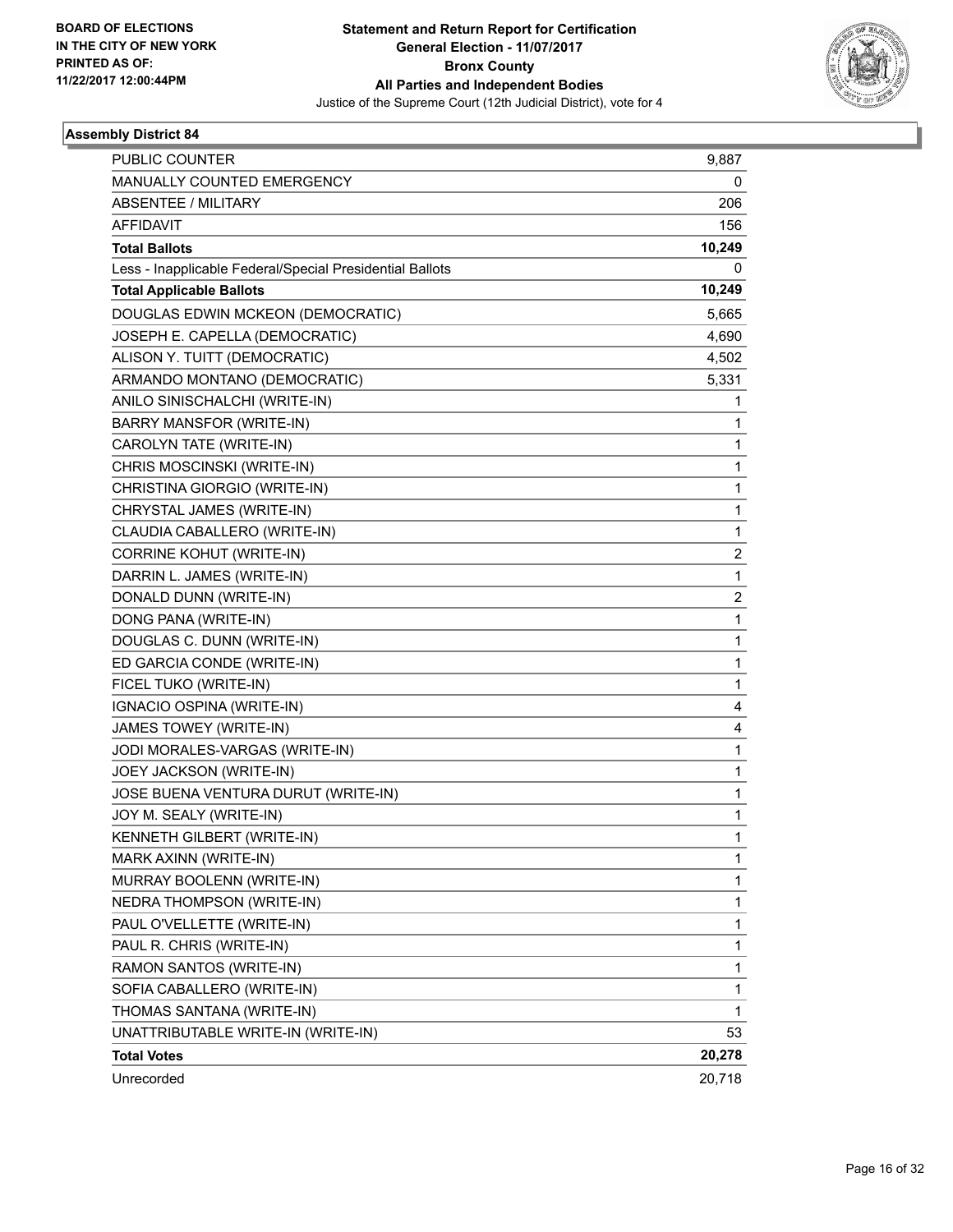

| <b>PUBLIC COUNTER</b>                                    | 10,590                  |
|----------------------------------------------------------|-------------------------|
| MANUALLY COUNTED EMERGENCY                               | 0                       |
| <b>ABSENTEE / MILITARY</b>                               | 225                     |
| <b>AFFIDAVIT</b>                                         | 163                     |
| <b>Total Ballots</b>                                     | 10,978                  |
| Less - Inapplicable Federal/Special Presidential Ballots | 0                       |
| <b>Total Applicable Ballots</b>                          | 10,978                  |
| DOUGLAS EDWIN MCKEON (DEMOCRATIC)                        | 5,556                   |
| JOSEPH E. CAPELLA (DEMOCRATIC)                           | 4,723                   |
| ALISON Y. TUITT (DEMOCRATIC)                             | 4,563                   |
| ARMANDO MONTANO (DEMOCRATIC)                             | 5,128                   |
| BARACK OBAMA (WRITE-IN)                                  | 1                       |
| DAMIAN GRIFFIN (WRITE-IN)                                | 1                       |
| DILVER CHAVEZ (WRITE-IN)                                 | $\mathbf{1}$            |
| DIOGENES BRITO (WRITE-IN)                                | 1                       |
| HALLIE MCIVER (WRITE-IN)                                 | 1                       |
| HALLIE MCIVER JR. (WRITE-IN)                             | $\mathbf{1}$            |
| JAMES DIAZ (WRITE-IN)                                    | 1                       |
| JOHN WILSON (WRITE-IN)                                   | 1                       |
| JONATHAN ORTIZ (WRITE-IN)                                | $\mathbf{1}$            |
| JOSH MOTERROSO (WRITE-IN)                                | 1                       |
| LAURA LOOMER (WRITE-IN)                                  | 1                       |
| LORI SATTIER (WRITE-IN)                                  | $\mathbf{1}$            |
| LOTIE MCIVER (WRITE-IN)                                  | 1                       |
| MALIAH OBAMA (WRITE-IN)                                  | 1                       |
| MARK MORENO (WRITE-IN)                                   | $\mathbf{1}$            |
| MICHAEL J. OLEAGA (WRITE-IN)                             | 1                       |
| MICHELLE OBAMA (WRITE-IN)                                | $\overline{\mathbf{c}}$ |
| RAUL MENDOZA (WRITE-IN)                                  | $\mathbf{1}$            |
| RICARDO VASQUEZ (WRITE-IN)                               | 1                       |
| ROBERT D. MORRIS (WRITE-IN)                              | 1                       |
| ROY MCIVER (WRITE-IN)                                    | 1                       |
| SASHA OBAMA (WRITE-IN)                                   | 1                       |
| UNATTRIBUTABLE WRITE-IN (WRITE-IN)                       | 52                      |
| WILLIAM KEARSE (WRITE-IN)                                | 1                       |
| WILLIAM RUSSELL MOORE (WRITE-IN)                         | 1                       |
| <b>Total Votes</b>                                       | 20,047                  |
| Unrecorded                                               | 23,865                  |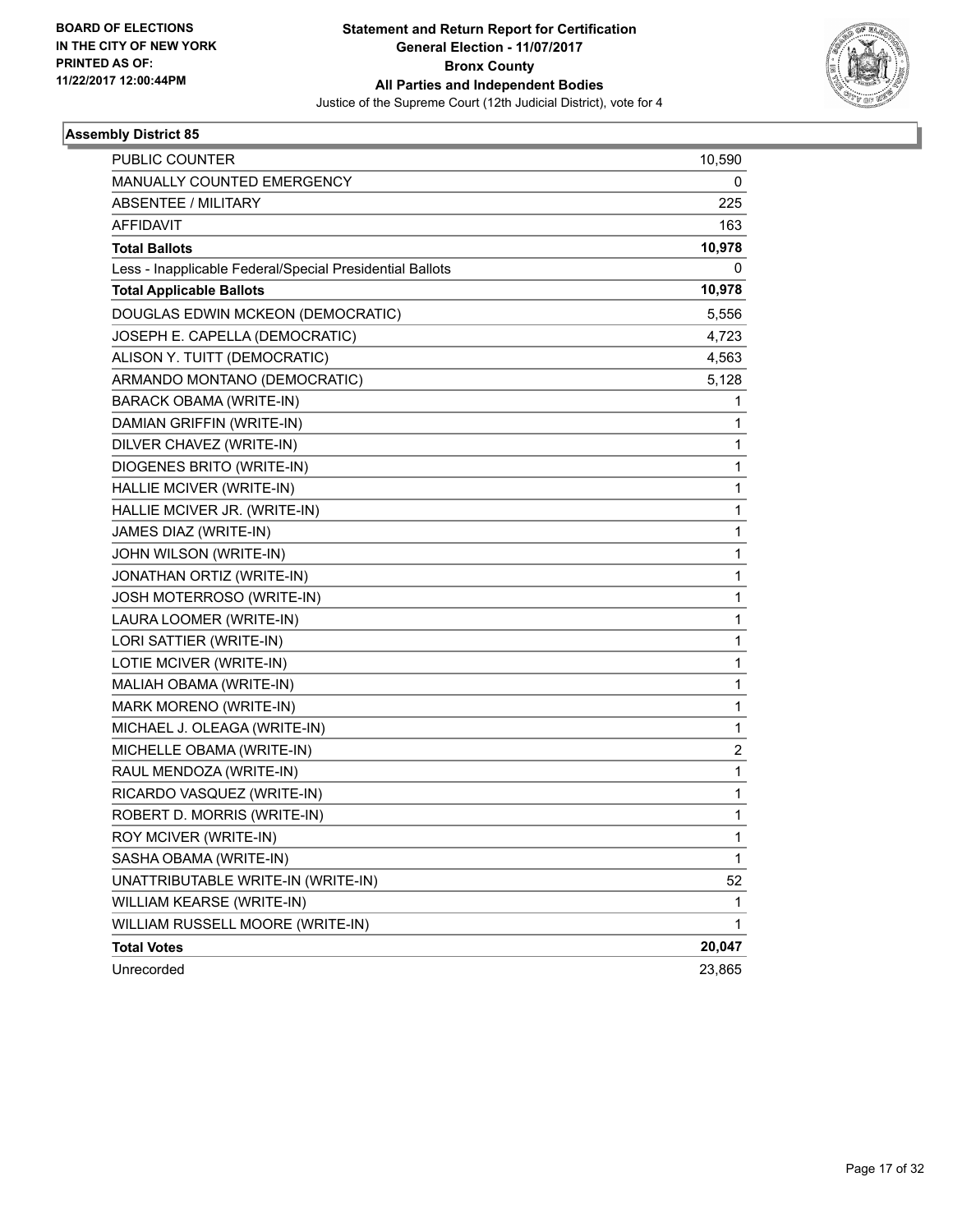

| <b>PUBLIC COUNTER</b>                                    | 8,359          |
|----------------------------------------------------------|----------------|
| MANUALLY COUNTED EMERGENCY                               | 0              |
| <b>ABSENTEE / MILITARY</b>                               | 190            |
| <b>AFFIDAVIT</b>                                         | 153            |
| <b>Total Ballots</b>                                     | 8,702          |
| Less - Inapplicable Federal/Special Presidential Ballots | 0              |
| <b>Total Applicable Ballots</b>                          | 8,702          |
| DOUGLAS EDWIN MCKEON (DEMOCRATIC)                        | 4,514          |
| JOSEPH E. CAPELLA (DEMOCRATIC)                           | 3,761          |
| ALISON Y. TUITT (DEMOCRATIC)                             | 3,452          |
| ARMANDO MONTANO (DEMOCRATIC)                             | 4,278          |
| AYODELE BAKER (WRITE-IN)                                 | 1              |
| <b>BIANCA MARTE (WRITE-IN)</b>                           | 1              |
| CLAUDIA CLASE (WRITE-IN)                                 | 1              |
| DAVID REYES (WRITE-IN)                                   | 1              |
| DORIAN BERRIOS (WRITE-IN)                                | 1              |
| DORTHY BAKER (WRITE-IN)                                  | 1              |
| JAMES ODONNELL (WRITE-IN)                                | 1              |
| MALCOLM BAYLOR (WRITE-IN)                                | 1              |
| MARK MORENO (WRITE-IN)                                   | 1              |
| MARY CONNOLLY (WRITE-IN)                                 | 1              |
| RANDY ABREU (WRITE-IN)                                   | $\overline{2}$ |
| STEVEN E. DAVIS (WRITE-IN)                               | 1              |
| THOMAS WHITE (WRITE-IN)                                  | 1              |
| UNATTRIBUTABLE WRITE-IN (WRITE-IN)                       | 39             |
| <b>Total Votes</b>                                       | 16,058         |
| Unrecorded                                               | 18,750         |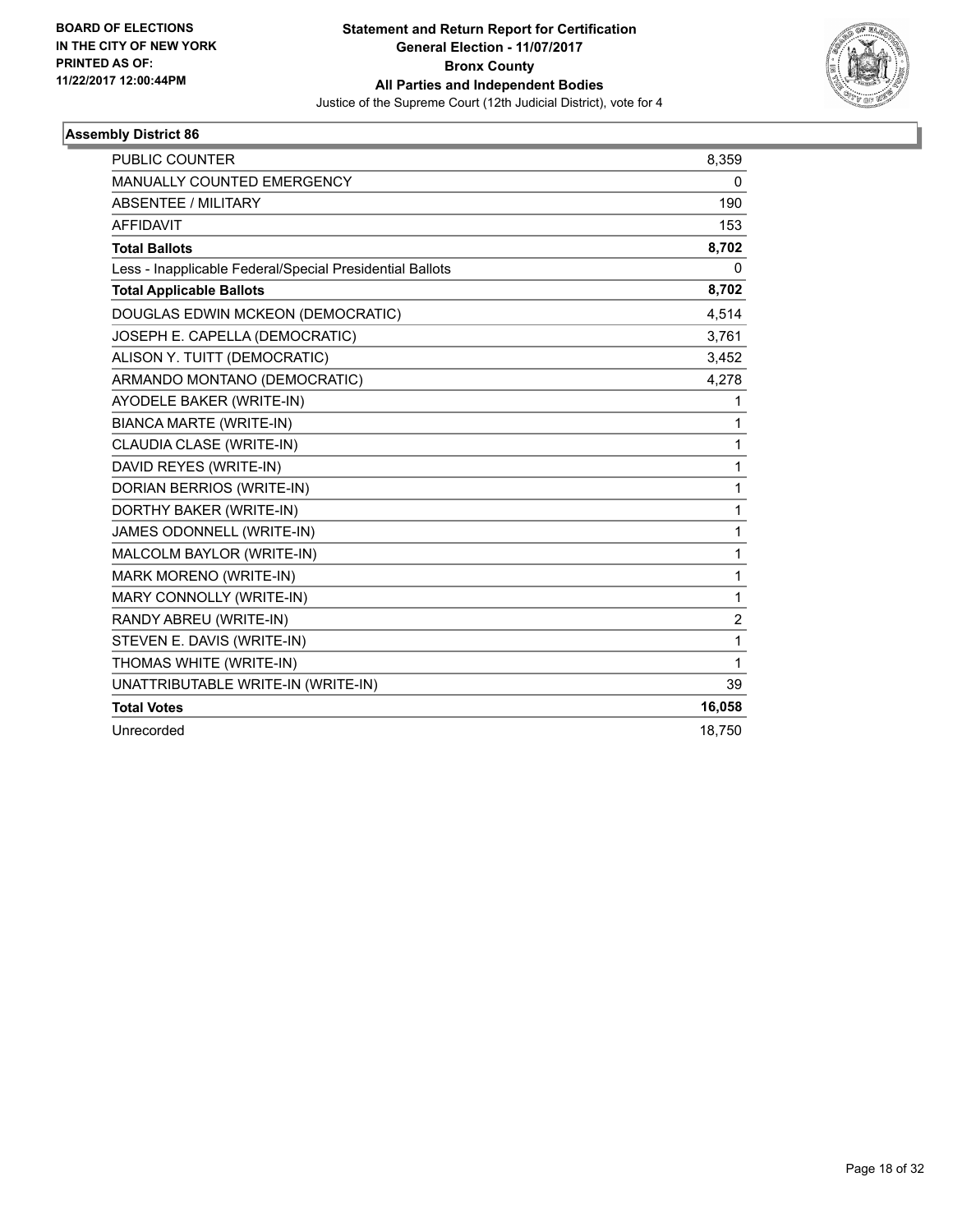

| PUBLIC COUNTER                                           | 12,643                  |
|----------------------------------------------------------|-------------------------|
| MANUALLY COUNTED EMERGENCY                               | 0                       |
| <b>ABSENTEE / MILITARY</b>                               | 312                     |
| <b>AFFIDAVIT</b>                                         | 174                     |
| <b>Total Ballots</b>                                     | 13,129                  |
| Less - Inapplicable Federal/Special Presidential Ballots | 0                       |
| <b>Total Applicable Ballots</b>                          | 13,129                  |
| DOUGLAS EDWIN MCKEON (DEMOCRATIC)                        | 7,217                   |
| JOSEPH E. CAPELLA (DEMOCRATIC)                           | 6,186                   |
| ALISON Y. TUITT (DEMOCRATIC)                             | 6,197                   |
| ARMANDO MONTANO (DEMOCRATIC)                             | 6,502                   |
| BEN ROSENBERG (WRITE-IN)                                 | 1                       |
| CHARLES LIU (WRITE-IN)                                   | 1                       |
| DENNIS MITCHELL (WRITE-IN)                               | 1                       |
| EMMANUEL CHAMBERS (WRITE-IN)                             | 1                       |
| FIDEL MORALES (WRITE-IN)                                 | 1                       |
| FRANK CAMARADA (WRITE-IN)                                | 1                       |
| <b>GEORGE PATAKI (WRITE-IN)</b>                          | 1                       |
| ILDEFONSO COLON (WRITE-IN)                               | 1                       |
| JASON BOROFF (WRITE-IN)                                  | 1                       |
| JENNIFER CRUZ (WRITE-IN)                                 | $\overline{\mathbf{c}}$ |
| JERRY KUGELMAS (WRITE-IN)                                | 1                       |
| JOE CLOAK (WRITE-IN)                                     | 1                       |
| JOEL TORRES (WRITE-IN)                                   | 1                       |
| JOSE CAMACHO (WRITE-IN)                                  | 1                       |
| MICHELLE OBAMA (WRITE-IN)                                | 1                       |
| MIRIAM DOHERTY (WRITE-IN)                                | 1                       |
| <b>NEWT GINGRICH (WRITE-IN)</b>                          | 1                       |
| NICOLE JUNIOR (WRITE-IN)                                 | 1                       |
| RAY SUAREZ (WRITE-IN)                                    | 1                       |
| ROBERT GRUENWALD (WRITE-IN)                              | 1                       |
| RUDOLPH GIULIANI (WRITE-IN)                              | 1                       |
| SAM HYDE (WRITE-IN)                                      | 1                       |
| SHANTEL CASTRO (WRITE-IN)                                | $\mathbf{1}$            |
| UNATTRIBUTABLE WRITE-IN (WRITE-IN)                       | 82                      |
| WILLIE COLON (WRITE-IN)                                  | 1                       |
| <b>Total Votes</b>                                       | 26,209                  |
| Unrecorded                                               | 26,307                  |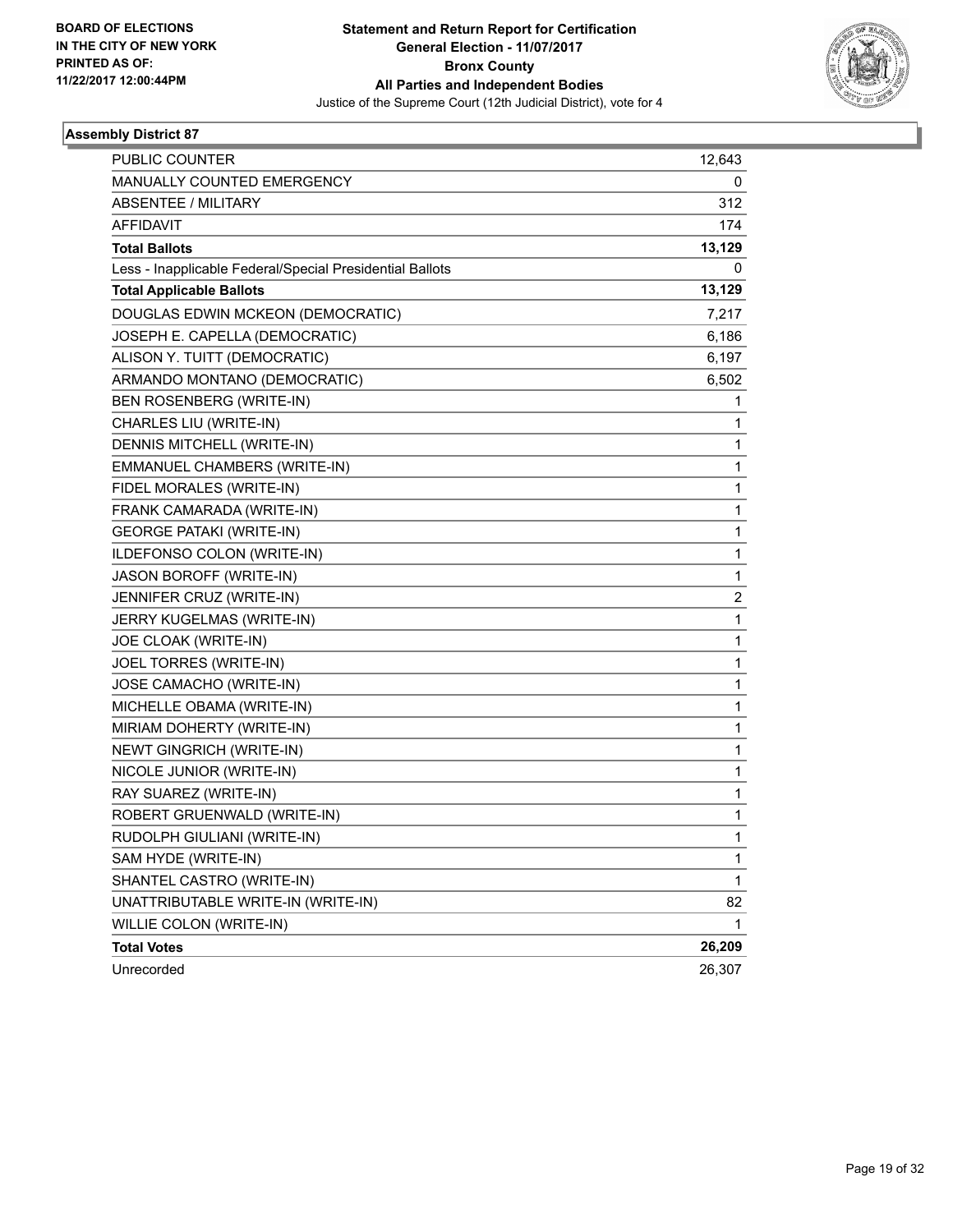

| PUBLIC COUNTER                                           | 143,567      |
|----------------------------------------------------------|--------------|
| MANUALLY COUNTED EMERGENCY                               | 0            |
| <b>ABSENTEE / MILITARY</b>                               | 4,234        |
| <b>AFFIDAVIT</b>                                         | 1,916        |
| <b>Total Ballots</b>                                     | 149,717      |
| Less - Inapplicable Federal/Special Presidential Ballots | 0            |
| <b>Total Applicable Ballots</b>                          | 149,717      |
| DOUGLAS EDWIN MCKEON (DEMOCRATIC)                        | 83,632       |
| JOSEPH E. CAPELLA (DEMOCRATIC)                           | 73,358       |
| ALISON Y. TUITT (DEMOCRATIC)                             | 71,379       |
| ARMANDO MONTANO (DEMOCRATIC)                             | 73,969       |
| ADAM ALGARIN (WRITE-IN)                                  | 1            |
| ADAM STOLER (WRITE-IN)                                   | 1            |
| ADELINA NUNEZ (WRITE-IN)                                 | 1            |
| ADRIENNE ERWIN (WRITE-IN)                                | 1            |
| AL SHARPTON (WRITE-IN)                                   | 2            |
| ALAAD FRAZIER (WRITE-IN)                                 | 1            |
| ALAN SAKS (WRITE-IN)                                     | 1            |
| ALEX LITWENAK (WRITE-IN)                                 | 1            |
| ALEX MERCED (WRITE-IN)                                   | 1            |
| ALEXANDRA OCASIO CORTEZ (WRITE-IN)                       | 1            |
| ALEXIS MARCELO (WRITE-IN)                                | 1            |
| ALFREDO ANGUEIRA (WRITE-IN)                              | 1            |
| ALFREDO KUILAN (WRITE-IN)                                | 2            |
| ALISON FOX (WRITE-IN)                                    | 1            |
| ALISON MURPHY (WRITE-IN)                                 | 1            |
| ALIYAH I WILLIAMS (WRITE-IN)                             | 1            |
| ALLISON DICARLO (WRITE-IN)                               | 1            |
| ALTON MADDOX (WRITE-IN)                                  | 1            |
| ALVIN MERIN (WRITE-IN)                                   | 1            |
| ALVIN YEARWOOD (WRITE-IN)                                | 2            |
| ANDREW BOLTON (WRITE-IN)                                 | $\mathbf{1}$ |
| ANDREW THORNBROOKE (WRITE-IN)                            | 1            |
| ANGEL M VIDAL (WRITE-IN)                                 | 1            |
| ANILO SINISCHALCHI (WRITE-IN)                            | 1            |
| ANN MARIE BOLLER (WRITE-IN)                              | 1            |
| ANN SCHNEIDER (WRITE-IN)                                 | 1            |
| ANTHONY CUNUCI (WRITE-IN)                                | 1            |
| ANTHONY NUNEZ (WRITE-IN)                                 | 1            |
| ARIEL MIGDAL (WRITE-IN)                                  | 1            |
| ARMANDO M HOWARD (WRITE-IN)                              | 1            |
| ARNOLD WILLIAMS (WRITE-IN)                               | 1            |
| ARRON KAPLAN (WRITE-IN)                                  | 2            |
| ARTIE LANGE (WRITE-IN)                                   | 1            |
| AVERY SAMET (WRITE-IN)                                   | 1            |
| AYODELE BAKER (WRITE-IN)                                 | 1            |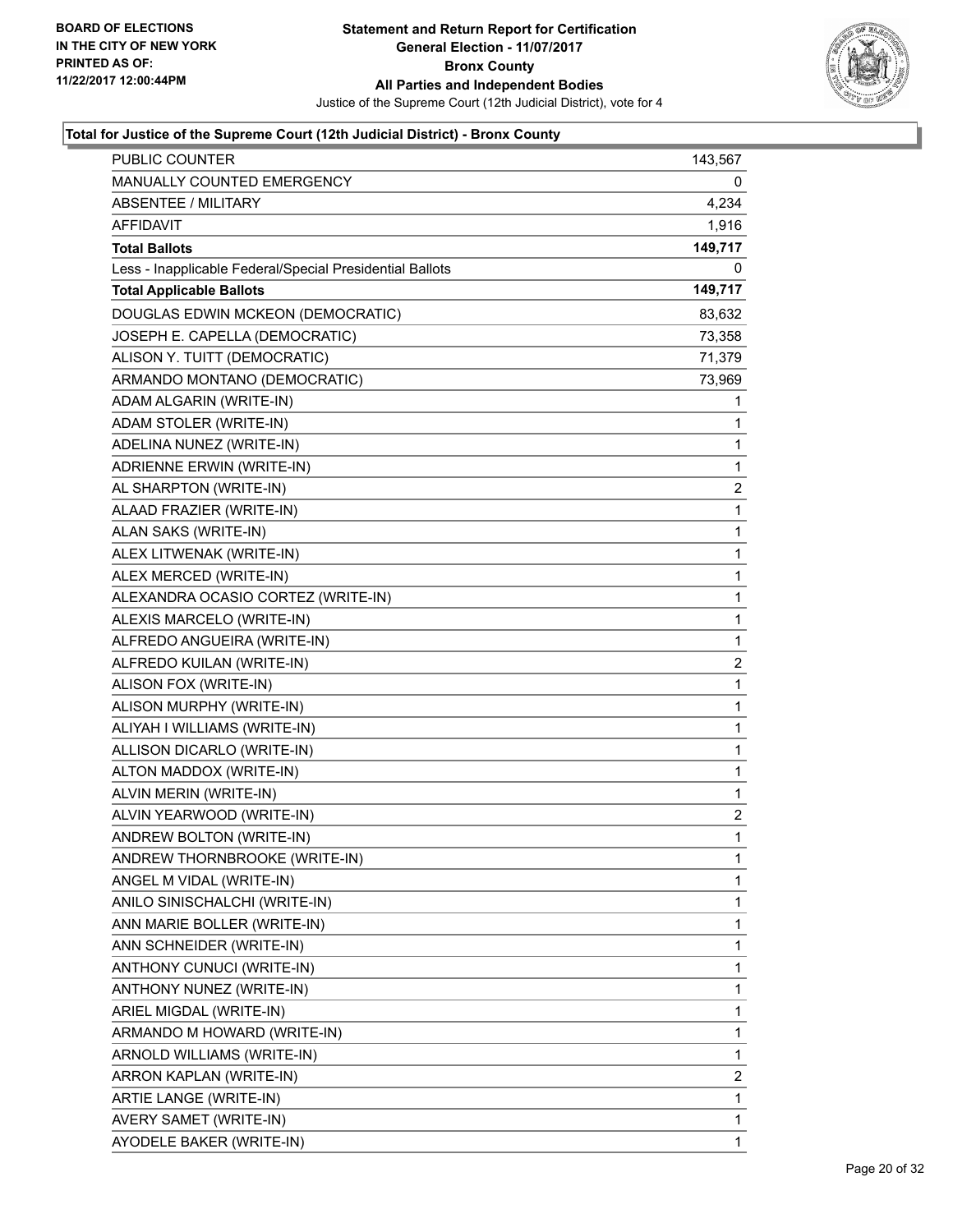

| BARACK OBAMA (WRITE-IN)          | 4              |
|----------------------------------|----------------|
| BARBARA DOLENSEK (WRITE-IN)      | $\overline{2}$ |
| BARBARA KARL (WRITE-IN)          | $\mathbf 1$    |
| BARIV O'HARA (WRITE-IN)          | $\mathbf 1$    |
| BARRY MANSFOR (WRITE-IN)         | 1              |
| BEN ROSENBERG (WRITE-IN)         | 1              |
| BENJAMIN C DIAMOND (WRITE-IN)    | 1              |
| BENNY RIVERA (WRITE-IN)          | $\mathbf 1$    |
| BERNADETTE BLOUNT (WRITE-IN)     | 1              |
| BERNARD WILKERSON (WRITE-IN)     | 1              |
| BERNIE SANDERS (WRITE-IN)        | 5              |
| BERNIE SAUNDER (WRITE-IN)        | 1              |
| BETTE W SMITH (WRITE-IN)         | 1              |
| BIANCA MARTE (WRITE-IN)          | $\mathbf 1$    |
| BILL DE BLASIO (WRITE-IN)        | $\mathbf 1$    |
| <b>BO DIETL (WRITE-IN)</b>       | 3              |
| <b>BOB DOLE (WRITE-IN)</b>       | 2              |
| <b>BOB IORRPOLI (WRITE-IN)</b>   | 1              |
| <b>BOCAL KEIST (WRITE-IN)</b>    | $\mathbf{1}$   |
| <b>BOLL THRUSH (WRITE-IN)</b>    | $\mathbf 1$    |
| BORBAU VEIV (WRITE-IN)           | $\mathbf 1$    |
| <b>BRIAN KEIST (WRITE-IN)</b>    | 1              |
| BRIAN SCHUL (WRITE-IN)           | 1              |
| <b>BRIAN STIENE (WRITE-IN)</b>   | 1              |
| <b>BRIANNE MANOW (WRITE-IN)</b>  | 1              |
| <b>BRISHID COFFEY (WRITE-IN)</b> | 1              |
| <b>BULLET SARUBBI (WRITE-IN)</b> | 1              |
| CARLOS SIERRA (WRITE-IN)         | 1              |
| CARMINE MARINO JR (WRITE-IN)     | $\mathbf{1}$   |
| CAROL ROBINSON (WRITE-IN)        | 1              |
| CAROLE LENNON (WRITE-IN)         | 1              |
| CAROLYN TATE (WRITE-IN)          | 1              |
| CATHERINE ZIEGLER (WRITE-IN)     | 1              |
| CATHLEEN CEBEK (WRITE-IN)        | $\overline{2}$ |
| CELILIO GOMEZ (WRITE-IN)         | 1              |
| CHAD ROYER (WRITE-IN)            | $\mathbf{1}$   |
| CHARLES BARRON (WRITE-IN)        | 1              |
| CHARLES LIU (WRITE-IN)           | 1              |
| CHARLES MARSHALL (WRITE-IN)      | 1              |
| CHARLES MOERSLER (WRITE-IN)      | 1              |
| CHRIS DEGAND (WRITE-IN)          | 1              |
| CHRIS MOSCINSKI (WRITE-IN)       | $\mathbf{1}$   |
| CHRISTINA GIORGIO (WRITE-IN)     | 1              |
| CHRISTINA RAJ (WRITE-IN)         | 1              |
| CHRISTINA SANTOS (WRITE-IN)      | 1              |
| CHRISTOPHER SEDACCA (WRITE-IN)   | 1              |
|                                  |                |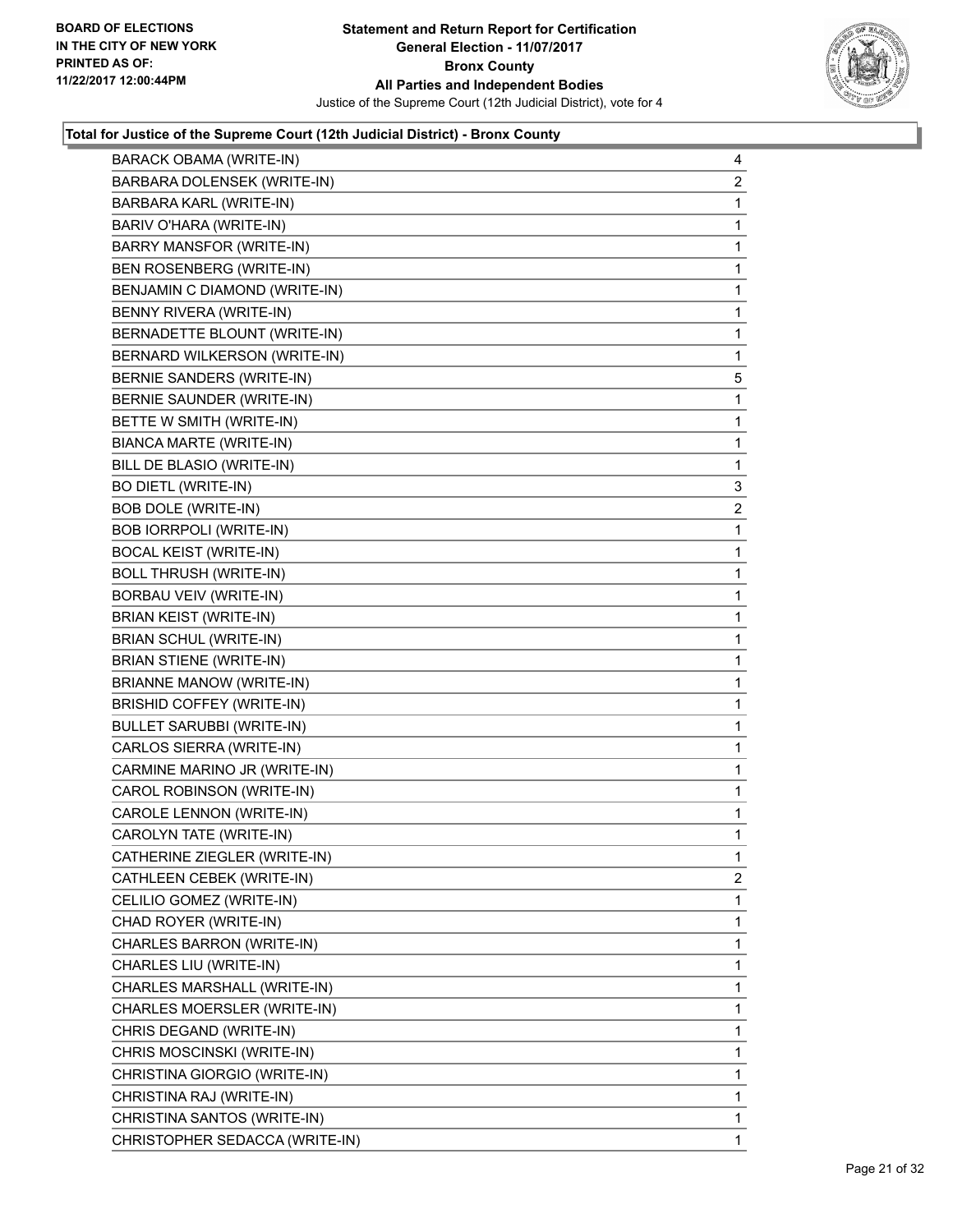

| CHRISTOPHER SUMMO (WRITE-IN)    | $\mathbf{1}$ |
|---------------------------------|--------------|
| CHRISTOPHER W FORD (WRITE-IN)   | $\mathbf{1}$ |
| CHRYSTAL JAMES (WRITE-IN)       | 1            |
| CLAUDIA CABALLERO (WRITE-IN)    | 1            |
| CLAUDIA CLASE (WRITE-IN)        | 1            |
| CLIFF STATON (WRITE-IN)         | 1            |
| <b>CORRINE KOHUT (WRITE-IN)</b> | 2            |
| COURTNEY MANOW (WRITE-IN)       | 1            |
| CRAIG CASEY (WRITE-IN)          | 1            |
| CRYSTAL THORNBROOKE (WRITE-IN)  | 1            |
| CYNTHIA OZICH (WRITE-IN)        | 1            |
| DABY B. CARRARAS (WRITE-IN)     | 1            |
| DAMIAN GRIFFIN (WRITE-IN)       | 1            |
| DAN JONES (WRITE-IN)            | 1            |
| DANI COTRONE (WRITE-IN)         | 1            |
| DANIEL EGAN (WRITE-IN)          | 1            |
| DANIEL J FRIEDMAN (WRITE-IN)    | $\mathbf{2}$ |
| DANIEL J KARNS (WRITE-IN)       | 1            |
| DANIEL PASERNACHT (WRITE-IN)    | 1            |
| DANIEL S. GOLDSTIEN (WRITE-IN)  | 1            |
| DANIEL SZAKAWIECZ (WRITE-IN)    | 1            |
| DANIL AMADEO (WRITE-IN)         | 1            |
| DARCEL CLARK (WRITE-IN)         | 1            |
| DARRIN L. JAMES (WRITE-IN)      | 1            |
| DAVE KILKENNY (WRITE-IN)        | 1            |
| DAVID CRUZ (WRITE-IN)           | 1            |
| DAVID DEROY (WRITE-IN)          | 1            |
| DAVID GREENFIELD (WRITE-IN)     | 1            |
| DAVID REYES (WRITE-IN)          | 1            |
| DAVID STUART (WRITE-IN)         | $\mathbf 1$  |
| DAVID WILDMAN (WRITE-IN)        | 1            |
| DAVINA FIGEROUX (WRITE-IN)      | 1            |
| DAWN K. KELLY (WRITE-IN)        | 1            |
| DEBORA ALLEN (WRITE-IN)         | 1            |
| DEBORAH BRAVERMAN (WRITE-IN)    | 1            |
| DEBORAH JACKSON (WRITE-IN)      | 1            |
| DENIS JOHN BOYLE (WRITE-IN)     | 1            |
| DENNIS MITCHELL (WRITE-IN)      | 1            |
| DENNIS PRAGER (WRITE-IN)        | 2            |
| DENSMORE CAMPBELL (WRITE-IN)    | 1            |
| DIANA RUDEAN (WRITE-IN)         | 1            |
| DIANE LOPEZ (WRITE-IN)          | 1            |
| DILVER CHAVEZ (WRITE-IN)        | 1            |
| DIOGENES BRITO (WRITE-IN)       | 1            |
| DONALD DUNN (WRITE-IN)          | $\mathbf{2}$ |
| DONALD TRUMP (WRITE-IN)         | 2            |
|                                 |              |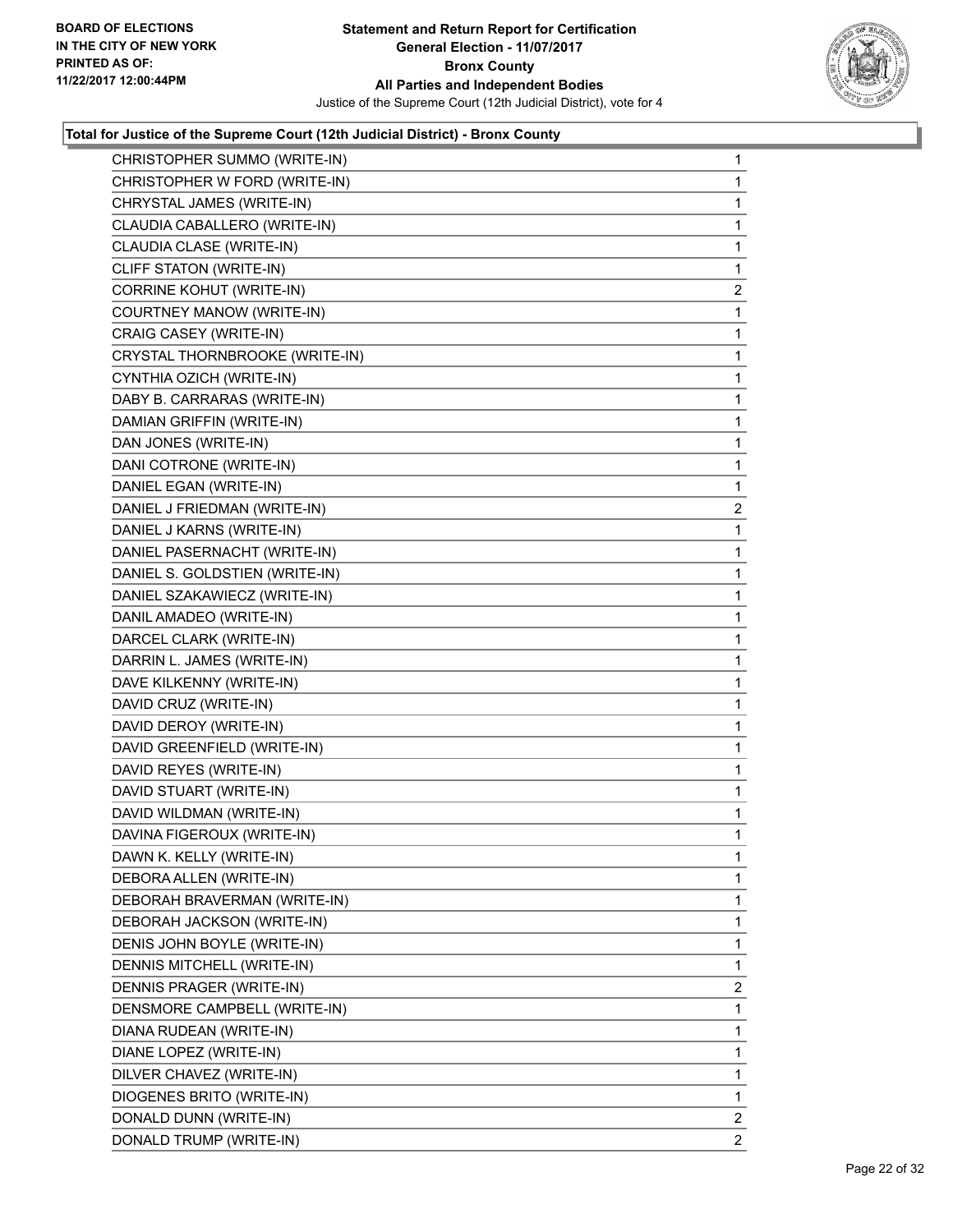

| DONALD TRUMP JR (WRITE-IN)      | 1              |
|---------------------------------|----------------|
| DONG PANA (WRITE-IN)            | 1              |
| DORIAN BERRIOS (WRITE-IN)       | 1              |
| DORIS JACKSON (WRITE-IN)        | 1              |
| DORTHY BAKER (WRITE-IN)         | 1              |
| DOUGLAS C. DUNN (WRITE-IN)      | 1              |
| DULCE HERNANDEZ (WRITE-IN)      | 1              |
| DYLAN KENNEDY (WRITE-IN)        | 1              |
| DYLAN MANOW (WRITE-IN)          | 1              |
| EARL SIMMONS (WRITE-IN)         | 1              |
| EBONI WILLIAMS (WRITE-IN)       | 1              |
| ED GARCIA CONDE (WRITE-IN)      | 1              |
| ED SPARK (WRITE-IN)             | 1              |
| EDMUND FORD (WRITE-IN)          | 1              |
| EDWARD BRATHWAITE (WRITE-IN)    | 1              |
| ELIJAH JOHNSON (WRITE-IN)       | 1              |
| ELIZABETH WOLSTIEN (WRITE-IN)   | 1              |
| ELVIS SANTANA (WRITE-IN)        | 1              |
| EMANUELE DIMAGGIO (WRITE-IN)    | $\overline{a}$ |
| EMMANUEL CHAMBERS (WRITE-IN)    | 1              |
| EMON COFFEY (WRITE-IN)          | 1              |
| ENRICO PALAZZO (WRITE-IN)       | $\mathbf{1}$   |
| EVELYN TORRES (WRITE-IN)        | 1              |
| FERNANDO FERRER (WRITE-IN)      | 1              |
| FICEL TUKO (WRITE-IN)           | 1              |
| FIDEL GOMEZ (WRITE-IN)          | 1              |
| FIDEL MORALES (WRITE-IN)        | 1              |
| FIORA WILLIS (WRITE-IN)         | $\mathbf{1}$   |
| FORDANIS SISKOS (WRITE-IN)      | 1              |
| FRANCESCO GHIOTTI (WRITE-IN)    | 1              |
| FRANCHESKA NEBLETT (WRITE-IN)   | 1              |
| FRANCIS MENARD (WRITE-IN)       | 1              |
| FRANCISCO SPIES JR. (WRITE-IN)  | 1              |
| FRANK CAMARADA (WRITE-IN)       | 1              |
| FRANK RANDAZZO (WRITE-IN)       | 1              |
| FRANK REYES (WRITE-IN)          | 1              |
| FRED CASSARA (WRITE-IN)         | 1              |
| GABRIEL GRENBERG (WRITE-IN)     | 1              |
| GABRIEL M. SPECIACE (WRITE-IN)  | 1              |
| GABRIELLE IAROCCI (WRITE-IN)    | 1              |
| GAIL MACHADO (WRITE-IN)         | 1              |
| GARY JOHNSON (WRITE-IN)         | 1              |
| GARY S. SUMMD (WRITE-IN)        | 1              |
| <b>GEOFREY YORKE (WRITE-IN)</b> | 1              |
| <b>GEORGE AYOUT (WRITE-IN)</b>  | 1              |
| <b>GEORGE PATAKI (WRITE-IN)</b> | 1              |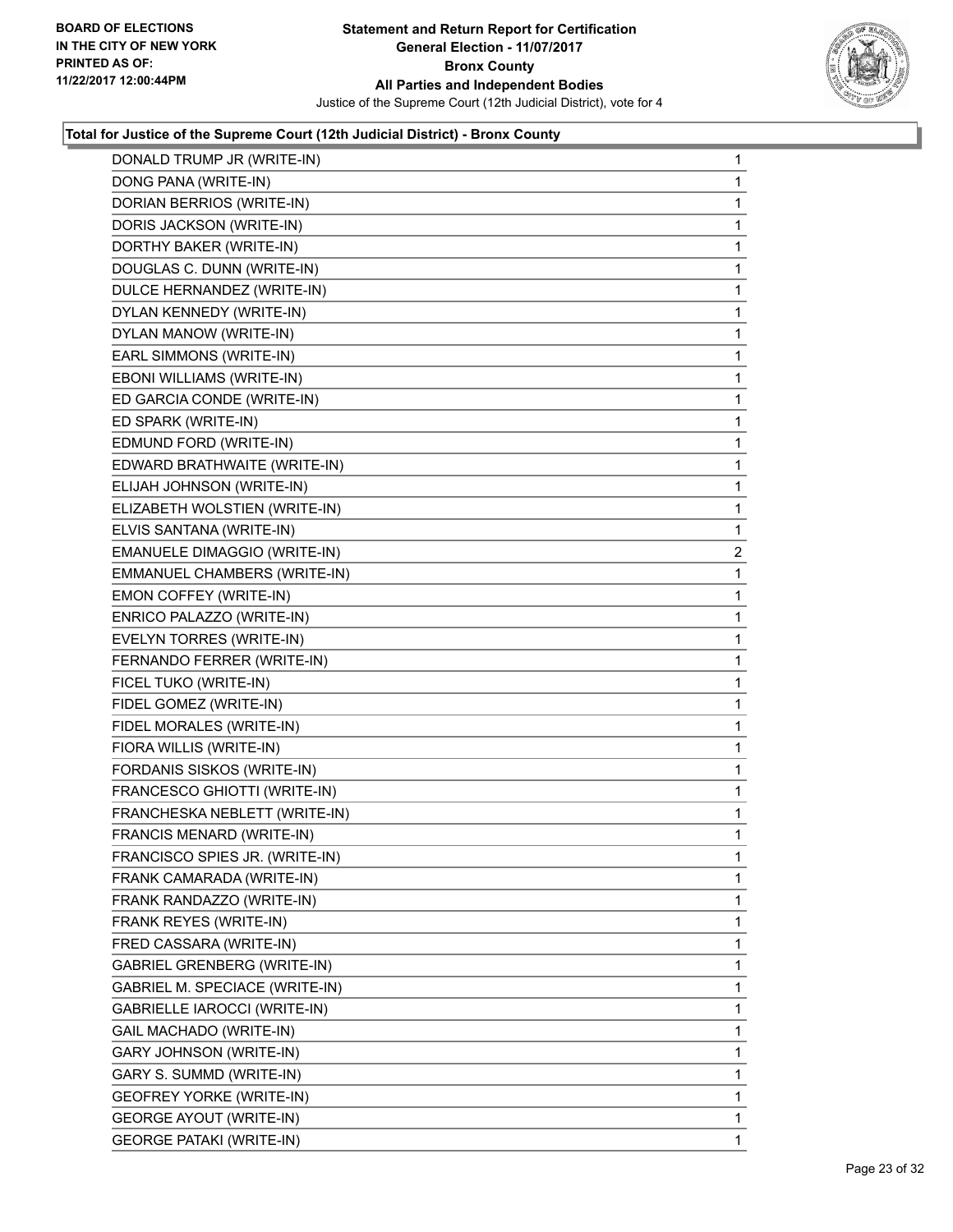

| <b>GEORGE W BUSH (WRITE-IN)</b>    | 1            |
|------------------------------------|--------------|
| <b>GERARD SPANO (WRITE-IN)</b>     | 1            |
| GIA SPARK (WRITE-IN)               | 1            |
| GIAN CARLO MALJNCONICO (WRITE-IN)  | 1            |
| GINA SARUBBI (WRITE-IN)            | 1            |
| GINO GUADARNO (WRITE-IN)           | 1            |
| GINO MARAOTTO (WRITE-IN)           | 1            |
| <b>GLENN FLEISCHMAN (WRITE-IN)</b> | 1            |
| <b>GORDON NASH (WRITE-IN)</b>      | 1            |
| <b>GREG JOST (WRITE-IN)</b>        | 1            |
| <b>GRIFF KENYON (WRITE-IN)</b>     | 1            |
| <b>GUSTAVO RIVERA (WRITE-IN)</b>   | 1            |
| HADASSAH YISRAEL (WRITE-IN)        | 1            |
| HAKIM LOUIS (WRITE-IN)             | 1            |
| HALLIE MCIVER (WRITE-IN)           | 1            |
| HALLIE MCIVER JR. (WRITE-IN)       | 1            |
| HARRY DEHLER (WRITE-IN)            | 1            |
| HARRY DUSENBERRY (WRITE-IN)        | $\mathbf{2}$ |
| HARRY KRESKY (WRITE-IN)            | 1            |
| HASHEM AWAD (WRITE-IN)             | 1            |
| HELLOW LISA MICHAEL (WRITE-IN)     | 1            |
| HENRY A GOMEZ (WRITE-IN)           | 1            |
| HILLARY CLINTON (WRITE-IN)         | 2            |
| HOWARD LEVINE (WRITE-IN)           | 1            |
| IGNACIO OSPINA (WRITE-IN)          | 4            |
| ILDEFONSO COLON (WRITE-IN)         | 1            |
| <b>IVONNE HERRERA (WRITE-IN)</b>   | 1            |
| JACK IRA WARSHAW (WRITE-IN)        | 2            |
| JACKSON PALMER (WRITE-IN)          | 1            |
| JAMES A DUFFY (WRITE-IN)           | 1            |
| JAMES DIAZ (WRITE-IN)              | 1            |
| JAMES GILMORE (WRITE-IN)           | 1            |
| JAMES LEE (WRITE-IN)               | 1            |
| JAMES M. ROSEN (WRITE-IN)          | 1            |
| JAMES ODONNELL (WRITE-IN)          | 1            |
| JAMES P ONEILL (WRITE-IN)          | 1            |
| JAMES T. BRENNAN (WRITE-IN)        | 1            |
| JAMES TOWEY (WRITE-IN)             | 4            |
| JAMES VACCA (WRITE-IN)             | $\mathbf{2}$ |
| JAMES VISSER (WRITE-IN)            | 4            |
| JAMES WIESINHIMER (WRITE-IN)       | 1            |
| JANET MOCK (WRITE-IN)              | 1            |
| JANET MURPHY (WRITE-IN)            | 1            |
| JANINE PIERRO (WRITE-IN)           | 1            |
| JARRET DEHLER (WRITE-IN)           | 1            |
| JASON BOROFF (WRITE-IN)            | 1            |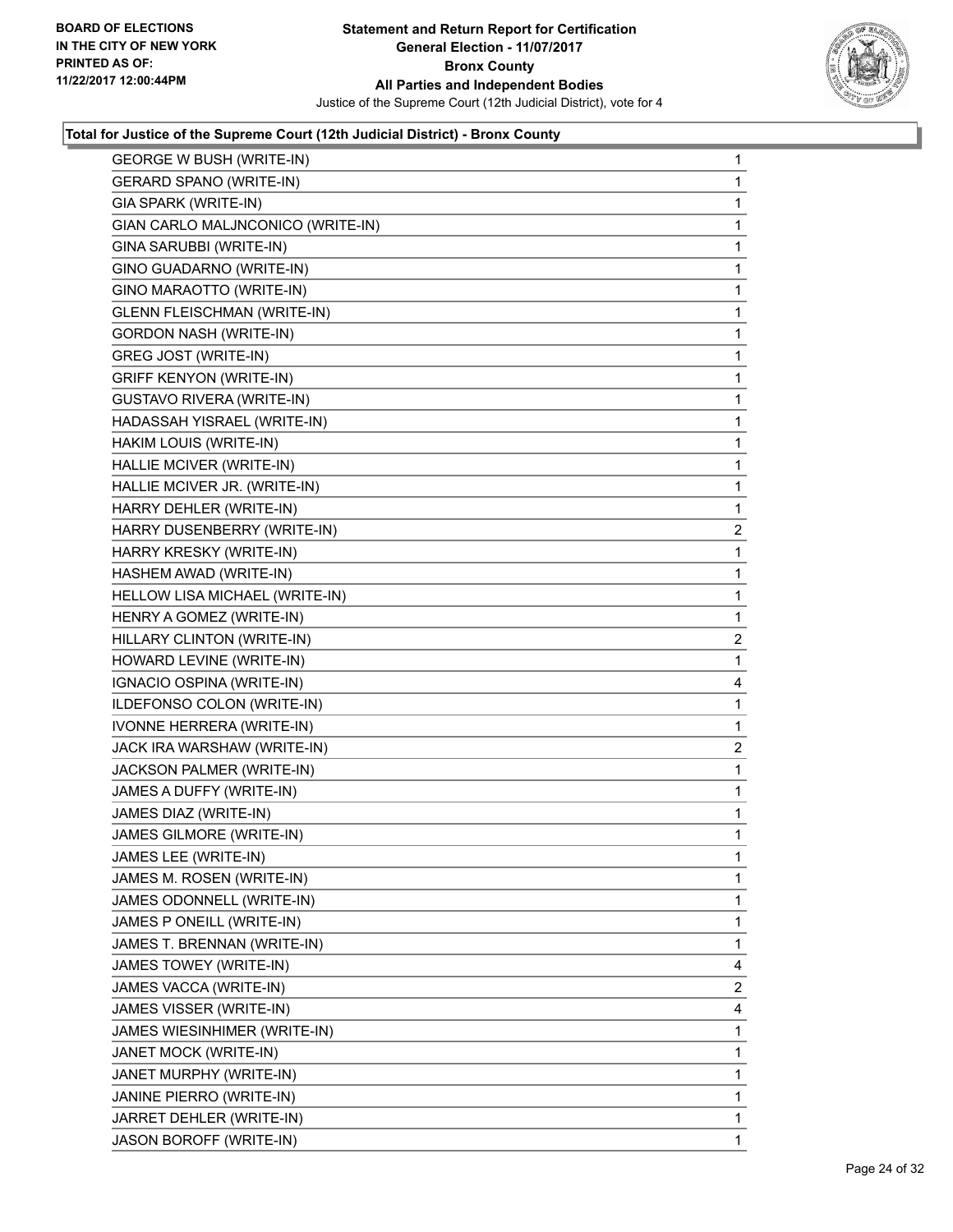

| JASON LINETAKY (WRITE-IN)            | 1                       |
|--------------------------------------|-------------------------|
| JAY GOLDBERG (WRITE-IN)              | 1                       |
| JEANINE PIRRO (WRITE-IN)             | 4                       |
| JEB BUSH (WRITE-IN)                  | 1                       |
| JED WEISS (WRITE-IN)                 | 1                       |
| JEFFREY GLACKSMAN (WRITE-IN)         | 1                       |
| JENNIFER CRUZ (WRITE-IN)             | $\mathbf{2}$            |
| JEREMY FEIR (WRITE-IN)               | 1                       |
| JERRY KUGELMAS (WRITE-IN)            | 1                       |
| <b>JESSICA KIRBY (WRITE-IN)</b>      | 1                       |
| JESSICA MICHAEL (WRITE-IN)           | 1                       |
| JIM NORTON (WRITE-IN)                | 1                       |
| JIMMY DURANTEE (WRITE-IN)            | 1                       |
| JO HECK (WRITE-IN)                   | 1                       |
| JOANNY FEWIAN (WRITE-IN)             | 1                       |
| JODI MORALES-VARGAS (WRITE-IN)       | 1                       |
| JOE CLOAK (WRITE-IN)                 | 1                       |
| JOE GUNN (WRITE-IN)                  | 1                       |
| JOE LACKI (WRITE-IN)                 | 1                       |
| JOE LYNCH (WRITE-IN)                 | 1                       |
| JOEL EINLEGER (WRITE-IN)             | 1                       |
| JOEL TORRES (WRITE-IN)               | 1                       |
| JOEY JACKSON (WRITE-IN)              | 1                       |
| JOHN A. VAIRO (WRITE-IN)             | 1                       |
| JOHN B. FEERICK (WRITE-IN)           | $\overline{\mathbf{c}}$ |
| JOHN BOGLE (WRITE-IN)                | 1                       |
| JOHN CARLETON (WRITE-IN)             | 2                       |
| JOHN CERINI (WRITE-IN)               | $\overline{\mathbf{c}}$ |
| JOHN DOYLE (WRITE-IN)                | 2                       |
| JOHN FEERICK (WRITE-IN)              | 1                       |
| JOHN GLENN (WRITE-IN)                | 1                       |
| JOHN ISABELLA (WRITE-IN)             | $\overline{2}$          |
| JOHN MCCORNELL (WRITE-IN)            | 1                       |
| JOHN MEOLA (WRITE-IN)                | 1                       |
| JOHN O'HARA (WRITE-IN)               | 1                       |
| JOHN TRANTOS (WRITE-IN)              | 1                       |
| JOHN WARD (WRITE-IN)                 | 1                       |
| JOHN WILSON (WRITE-IN)               | 1                       |
| JOITAL DOYLE (WRITE-IN)              | 1                       |
| JONATHAN FISCH (WRITE-IN)            | 1                       |
| JONATHAN ORTIZ (WRITE-IN)            | 1                       |
| JONATHAN RODRIGUEZ-LESLIE (WRITE-IN) | 2                       |
| JONATHAN TARHARKA (WRITE-IN)         | 1                       |
| JORDAN MOSS (WRITE-IN)               | 1                       |
| JOSE A BURGOS (WRITE-IN)             | 1                       |
| JOSE BUENA VENTURA DURUT (WRITE-IN)  | 1                       |
|                                      |                         |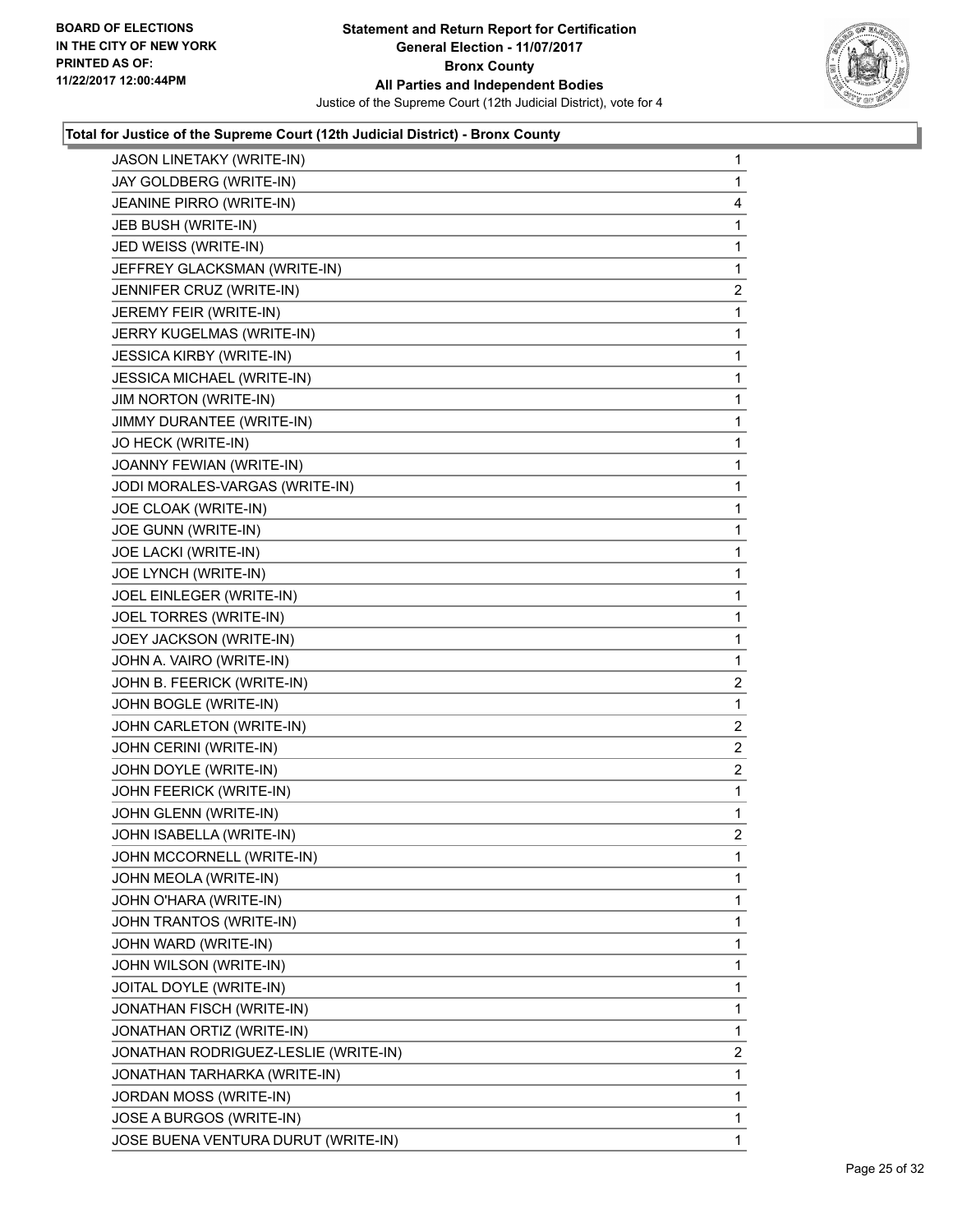

| JOSE CAMACHO (WRITE-IN)           | $\mathbf 1$    |
|-----------------------------------|----------------|
| JOSE ROMERO (WRITE-IN)            | $\mathbf{1}$   |
| JOSEPH D. STEFANO (WRITE-IN)      | 1              |
| JOSEPH IAROCCI (WRITE-IN)         | 1              |
| JOSEPH KEIST (WRITE-IN)           | 1              |
| JOSEPH MELENDEZ (WRITE-IN)        | 1              |
| JOSEPH RUSSO (WRITE-IN)           | 1              |
| JOSH MOTERROSO (WRITE-IN)         | 1              |
| JOSHUA I SCHLENGER (WRITE-IN)     | $\mathbf 1$    |
| JOY M. SEALY (WRITE-IN)           | 1              |
| JUAN CARLOS POLANCO (WRITE-IN)    | 2              |
| JUAN VAZQUEZ (WRITE-IN)           | 1              |
| JUDAH SCHORR (WRITE-IN)           | $\mathbf{1}$   |
| JUDGE ROY BEAN (WRITE-IN)         | 1              |
| JULIAN SCHRIBMAN (WRITE-IN)       | 1              |
| JUSTIN LEE (WRITE-IN)             | 1              |
| KAREN DEGAND (WRITE-IN)           | 1              |
| KAREN WASHINGTON (WRITE-IN)       | 1              |
| KATE FERDINSHAN (WRITE-IN)        | 1              |
| KATHERINE PANYOTOU (WRITE-IN)     | 1              |
| KATHLEEN MURDA (WRITE-IN)         | $\mathbf 1$    |
| KENNETH GILBERT (WRITE-IN)        | 1              |
| KEVIN FOX (WRITE-IN)              | 1              |
| KEVIN MCCLOONE (WRITE-IN)         | $\mathbf 1$    |
| KEVIN MCCORMICK (WRITE-IN)        | 2              |
| KHALIL BROWDER (WRITE-IN)         | 1              |
| KIMBERLEE ABRAHAM JD (WRITE-IN)   | 1              |
| KRISTEN MARIE CHAMBERS (WRITE-IN) | 1              |
| KURT F. DANGLER (WRITE-IN)        | 1              |
| KYRA HENRIQUEZ (WRITE-IN)         | $\mathbf 1$    |
| LAGLE LIVITY (WRITE-IN)           | 1              |
| LAURA BARMARCK (WRITE-IN)         | 1              |
| LAURA ISABELLA (WRITE-IN)         | 1              |
| LAURA LOOMER (WRITE-IN)           | 1              |
| LAURA RODRIGUEZ (WRITE-IN)        | 1              |
| LAURA SUGARMAN (WRITE-IN)         | 1              |
| LAUREN SHARKEG ESQ (WRITE-IN)     | 1              |
| LAURENCE HASSON (WRITE-IN)        | 1              |
| LAVERNE COX (WRITE-IN)            | 1              |
| LAWRENCE J. SHEEHAN (WRITE-IN)    | 1              |
| LAWRENCE MALOFF (WRITE-IN)        | 1              |
| LAWRENCE MARLEY (WRITE-IN)        | 1              |
| LAYLA DAVIS (WRITE-IN)            | 1              |
| LEF C BOLLENGER (WRITE-IN)        | 1              |
| LEILA DAVIS (WRITE-IN)            | 1              |
| LIAM MURPHY (WRITE-IN)            |                |
|                                   | $\overline{2}$ |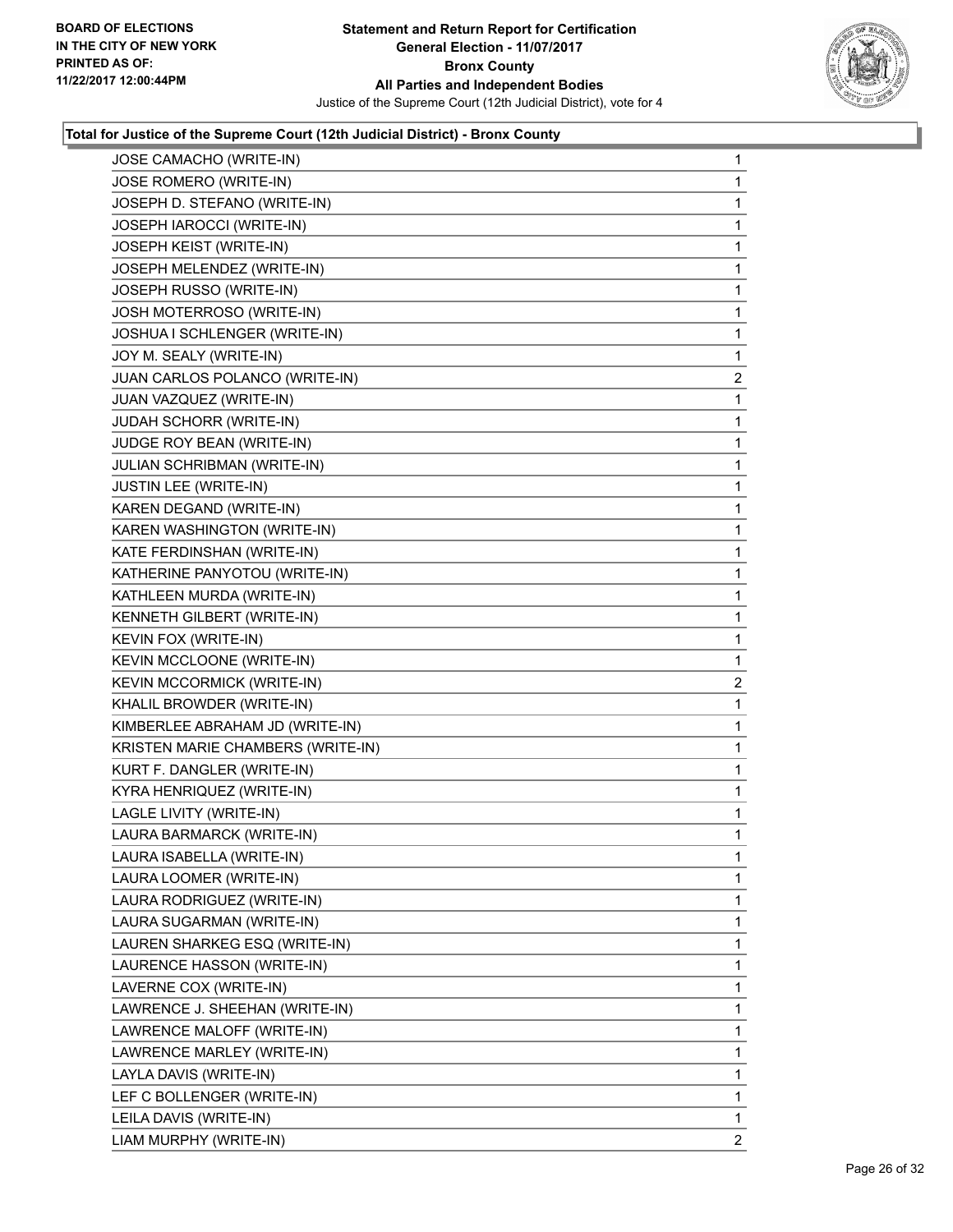

| LINDA GARCIA (WRITE-IN)           | $\mathbf{1}$   |
|-----------------------------------|----------------|
| LINDA KEVINS (WRITE-IN)           | 2              |
| LINDA MURRAY (WRITE-IN)           | 1              |
| LINDA SAMSON (WRITE-IN)           | 1              |
| LISA MICHAEL (WRITE-IN)           | 1              |
| LLY PALMER (WRITE-IN)             | 1              |
| LOIS CARTICA (WRITE-IN)           | 1              |
| LONNI ANDISON (WRITE-IN)          | 1              |
| LORENA LORENO (WRITE-IN)          | 1              |
| LORI SATTIER (WRITE-IN)           | 1              |
| LORRAINE COYLE (WRITE-IN)         | 1              |
| LOTIE MCIVER (WRITE-IN)           | 1              |
| LUZ DUGUSTA (WRITE-IN)            | 1              |
| MALCOLM BAYLOR (WRITE-IN)         | 1              |
| MALIAH OBAMA (WRITE-IN)           | 1              |
| MALIAN DROUGHTY (WRITE-IN)        | 1              |
| MARGARET HUGHES (WRITE-IN)        | 1              |
| MARGARITE ADAMS (WRITE-IN)        | 1              |
| MARIA BAEZ (WRITE-IN)             | 1              |
| MARIA HARDELL (WRITE-IN)          | 1              |
| MARIA HERNANDEZ (WRITE-IN)        | 1              |
| MARIA IAROCCI (WRITE-IN)          | 1              |
| MARIA SHABAZZ (WRITE-IN)          | 1              |
| MARIANO LABOY (WRITE-IN)          | 1              |
| MARIE TYRRELL (WRITE-IN)          | $\mathbf{2}$   |
| MARILYN FEERICK (WRITE-IN)        | $\mathbf{2}$   |
| MARILYN MOTA (WRITE-IN)           | 1              |
| MARK AXINN (WRITE-IN)             | 1              |
| MARK CEPOLLA (WRITE-IN)           | 1              |
| MARK CHERNAUSKAS (WRITE-IN)       | 1              |
| MARK FRIEDLANDER (WRITE-IN)       | 1              |
| MARK LEVIN (WRITE-IN)             | $\overline{2}$ |
| MARK LEVINE (WRITE-IN)            | 2              |
| MARK MERERO (WRITE-IN)            | 1              |
| MARK MORENO (WRITE-IN)            | 2              |
| MARY BOHLUN (WRITE-IN)            | 1              |
| MARY CONNOLLY (WRITE-IN)          | 1              |
| MARY GORDAN (WRITE-IN)            | 1              |
| MARYANN KHINDA LOMBARB (WRITE-IN) | 1              |
| MATIAS MANZANO (WRITE-IN)         | 1              |
| MATT BENTLY (WRITE-IN)            | 1              |
| MATT O'HARA (WRITE-IN)            | 1              |
| MATTHEW BEAVERY ESQ (WRITE-IN)    | 1              |
| MATTHEW SCHEINDER (WRITE-IN)      | 1              |
| MATTIS JAMES (WRITE-IN)           | 1              |
| MAURA K. DENNEHY (WRITE-IN)       | $\mathbf 1$    |
|                                   |                |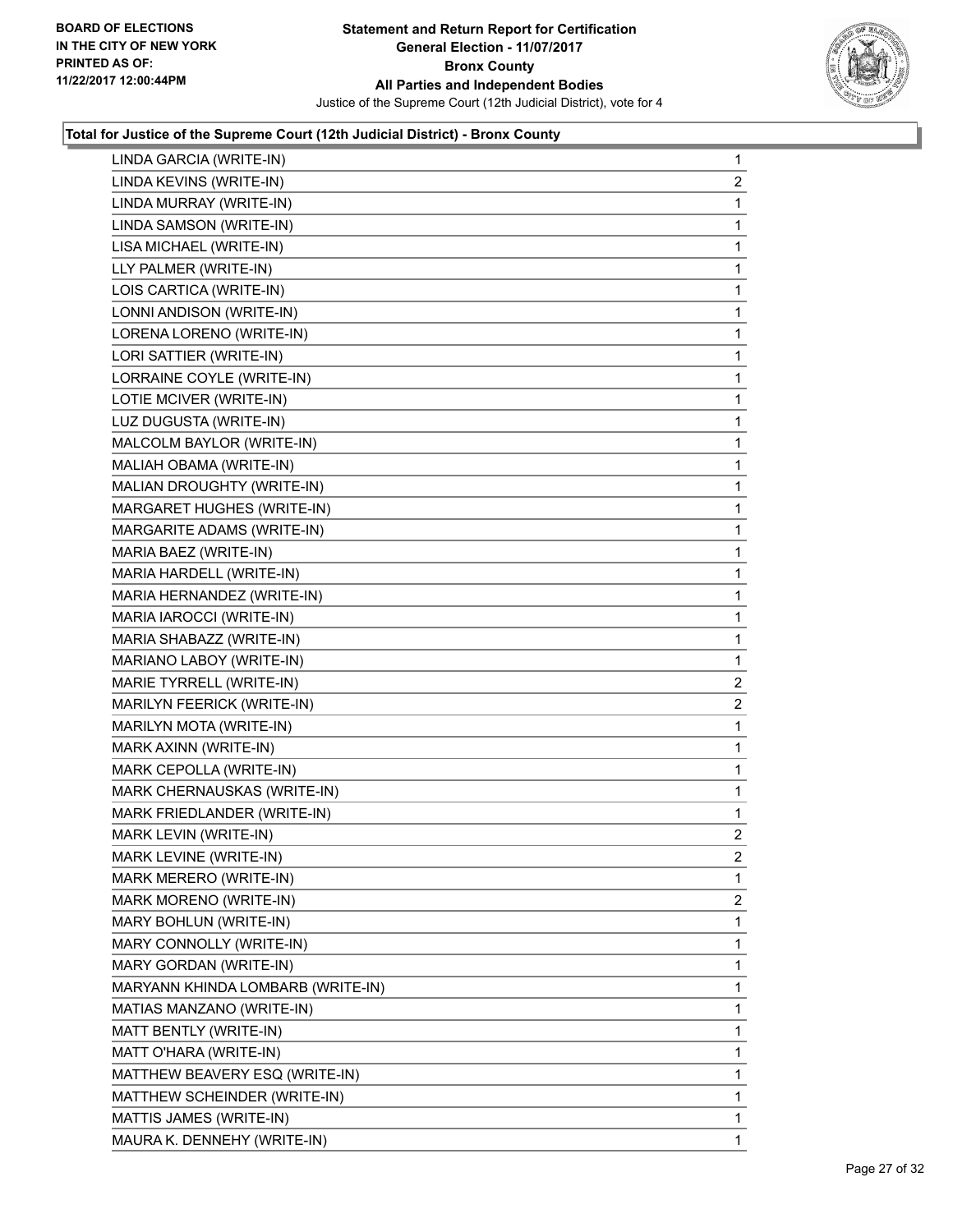

| MAUREEN DONOHUE (WRITE-IN)          | $\mathbf{1}$ |
|-------------------------------------|--------------|
| MAY VEIV (WRITE-IN)                 | 1            |
| MAYBEL KELLY (WRITE-IN)             | 1            |
| MEL BLANC (WRITE-IN)                | 1            |
| MICHAEL BLOOMBERG (WRITE-IN)        | 1            |
| MICHAEL DENOIA (WRITE-IN)           | 1            |
| MICHAEL J FAULKNER (WRITE-IN)       | 1            |
| MICHAEL J RYAN (WRITE-IN)           | 1            |
| MICHAEL J. OLEAGA (WRITE-IN)        | 1            |
| MICHAEL KOPLEN (WRITE-IN)           | 1            |
| MICHAEL P. RYAN (WRITE-IN)          | 1            |
| MICHAEL PALMER (WRITE-IN)           | $\mathbf{2}$ |
| MICHAEL STANLEY (WRITE-IN)          | 1            |
| MICHAEL SULLIVAN (WRITE-IN)         | 1            |
| MICHELLE GREENBERG (WRITE-IN)       | 1            |
| MICHELLE OBAMA (WRITE-IN)           | 3            |
| MIGUEL MENARD (WRITE-IN)            | 1            |
| MIGUEL PEREZ (WRITE-IN)             | 1            |
| MIRIAM DOHERTY (WRITE-IN)           | 1            |
| MISS MAJOR GRIFFIN GACEY (WRITE-IN) | 1            |
| MITCHELL ADLER (WRITE-IN)           | 1            |
| MITCHELL LEVINE (WRITE-IN)          | 1            |
| MOLLY ONEILL (WRITE-IN)             | 1            |
| MURRAY BOOLENN (WRITE-IN)           | 1            |
| MURRAY RICHMAN (WRITE-IN)           | 1            |
| MYRA MICAHEL (WRITE-IN)             | 1            |
| NANCY ABAD (WRITE-IN)               | 1            |
| NATALIE J. SOLAVAK (WRITE-IN)       | 1            |
| NEDRA THOMPSON (WRITE-IN)           | 1            |
| NELIDA VELEZ (WRITE-IN)             | 1            |
| <b>NEWT GINGRICH (WRITE-IN)</b>     | 1            |
| NICHOLAS DICARLO (WRITE-IN)         | 5            |
| NICHOLAS MORILLO (WRITE-IN)         | 1            |
| NICHOLAS SUMMO (WRITE-IN)           | 1            |
| NICOLE JUNIOR (WRITE-IN)            | 1            |
| NICOLE KEIST (WRITE-IN)             | 1            |
| NIGEL FARAGE (WRITE-IN)             | 1            |
| NIR GADON (WRITE-IN)                | 2            |
| NOBERT DANGLER (WRITE-IN)           | 1            |
| NORBERT DENGLER (WRITE-IN)          | 1            |
| <b>NORMAN LISS (WRITE-IN)</b>       | 1            |
| OLIVER KOPPELL (WRITE-IN)           | 1            |
| OPHELIA KELLY (WRITE-IN)            | 1            |
| OSCAR ALCALDE (WRITE-IN)            | 1            |
|                                     |              |
| PATRICIA DILIETO (WRITE-IN)         | 1            |
| PATRICK MANOW (WRITE-IN)            | 1            |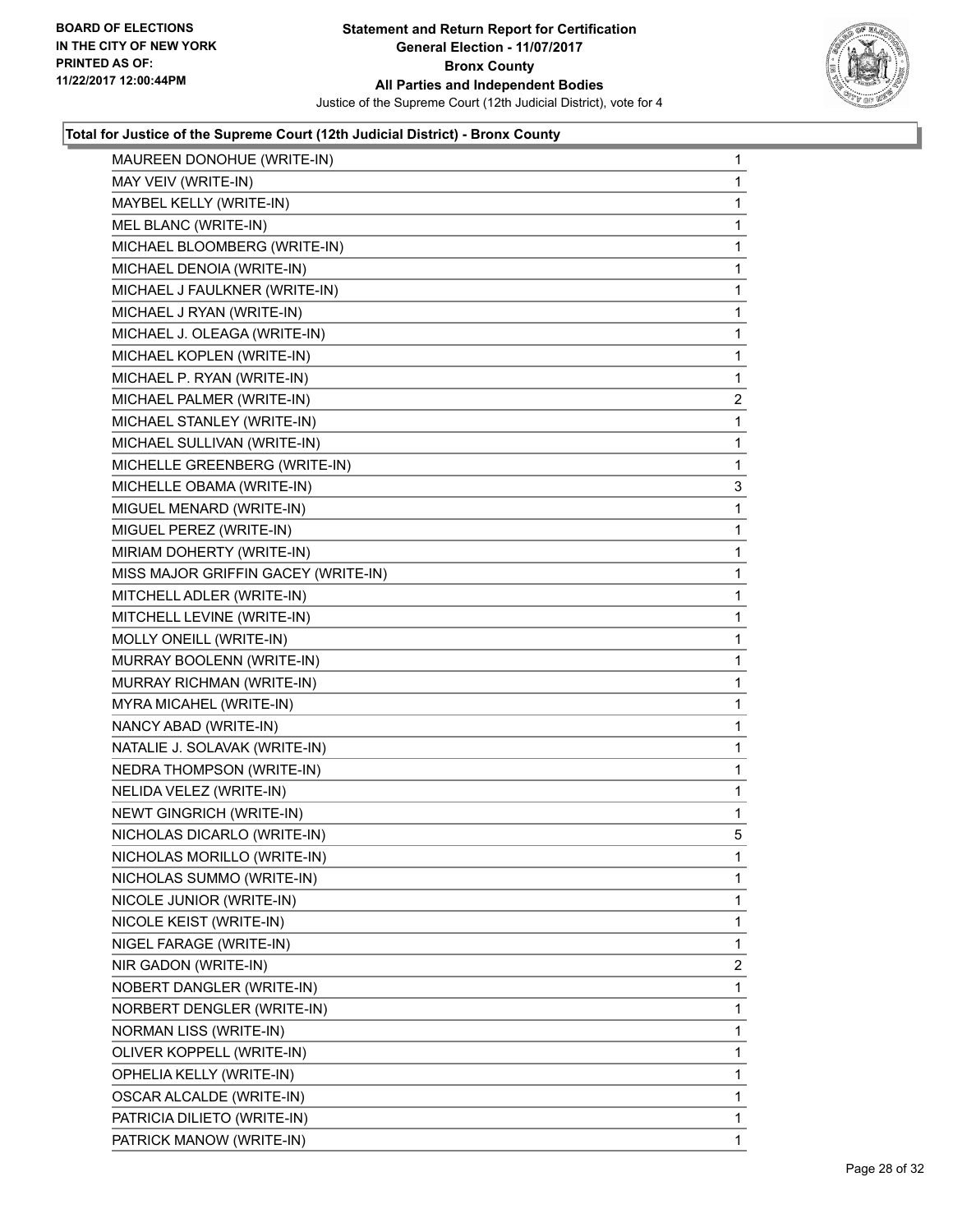

| PATRICK SHERIN (WRITE-IN)            | 1              |
|--------------------------------------|----------------|
| PATRICK SMITH (WRITE-IN)             | 1              |
| PAUL ALPERT (WRITE-IN)               | 2              |
| PAUL HOGAN (WRITE-IN)                | 1              |
| PAUL KALAYDJIAN (WRITE-IN)           | 1              |
| PAUL KUCHARSKI (WRITE-IN)            | 1              |
| PAUL O'VELLETTE (WRITE-IN)           | 1              |
| PAUL R. CHRIS (WRITE-IN)             | 1              |
| PAUL SMITH (WRITE-IN)                | 1              |
| PAUL SUALTZ (WRITE-IN)               | 1              |
| PEDRO CESAR DE LOS SANTOS (WRITE-IN) | 1              |
| PHILIP FOGLIA (WRITE-IN)             | 2              |
| PHILLIP I. MARCUS (WRITE-IN)         | 1              |
| PICKNEY PERAUD (WRITE-IN)            | 1              |
| POLY PANAYOTOU (WRITE-IN)            | 1              |
| PREET BARARA (WRITE-IN)              | 1              |
| RABBI SAMUEL (WRITE-IN)              | 1              |
| RACHEL KOSAK (WRITE-IN)              | 1              |
| RAFAEL SANINO (WRITE-IN)             | 1              |
| RALPH A. DANGLER (WRITE-IN)          | 1              |
| RALPH T. ARCHER (WRITE-IN)           | 1              |
| RAMON JAQUEZ (WRITE-IN)              | $\overline{c}$ |
| RAMON PEREZ (WRITE-IN)               | 1              |
| RAMON SANTOS (WRITE-IN)              | 1              |
| RAND PAUL (WRITE-IN)                 | 1              |
| RANDOLPH BRAINE (WRITE-IN)           | 1              |
| RANDY ABREU (WRITE-IN)               | 3              |
| RAUL MENDOZA (WRITE-IN)              | 1              |
| RAUL OLMEDA (WRITE-IN)               | 1              |
| RAY SUAREZ (WRITE-IN)                | 1              |
| RAYMOND NORTON (WRITE-IN)            | 1              |
| RAYMOND YEE (WRITE-IN)               | $\overline{2}$ |
| REBECCA MARK (WRITE-IN)              | 1              |
| RENAULT S CHAVERS (WRITE-IN)         | 1              |
| RENE PERALTA (WRITE-IN)              | 1              |
| REV MR. KAREM SMITH (WRITE-IN)       | 1              |
| RIC FLAIR (WRITE-IN)                 | 1              |
| RICARDO VASQUEZ (WRITE-IN)           | 1              |
| RICHARD FORD (WRITE-IN)              | 1              |
| RICHARD NAGAN (WRITE-IN)             | 1              |
| RITA MURPHY (WRITE-IN)               | 1              |
| ROB IORRPOLI (WRITE-IN)              | 1              |
| ROB JOMAN (WRITE-IN)                 | 1              |
| ROBERT D. MORRIS (WRITE-IN)          | 1              |
| ROBERT GIANO (WRITE-IN)              | 1              |
| ROBERT GRUENWALD (WRITE-IN)          | 1              |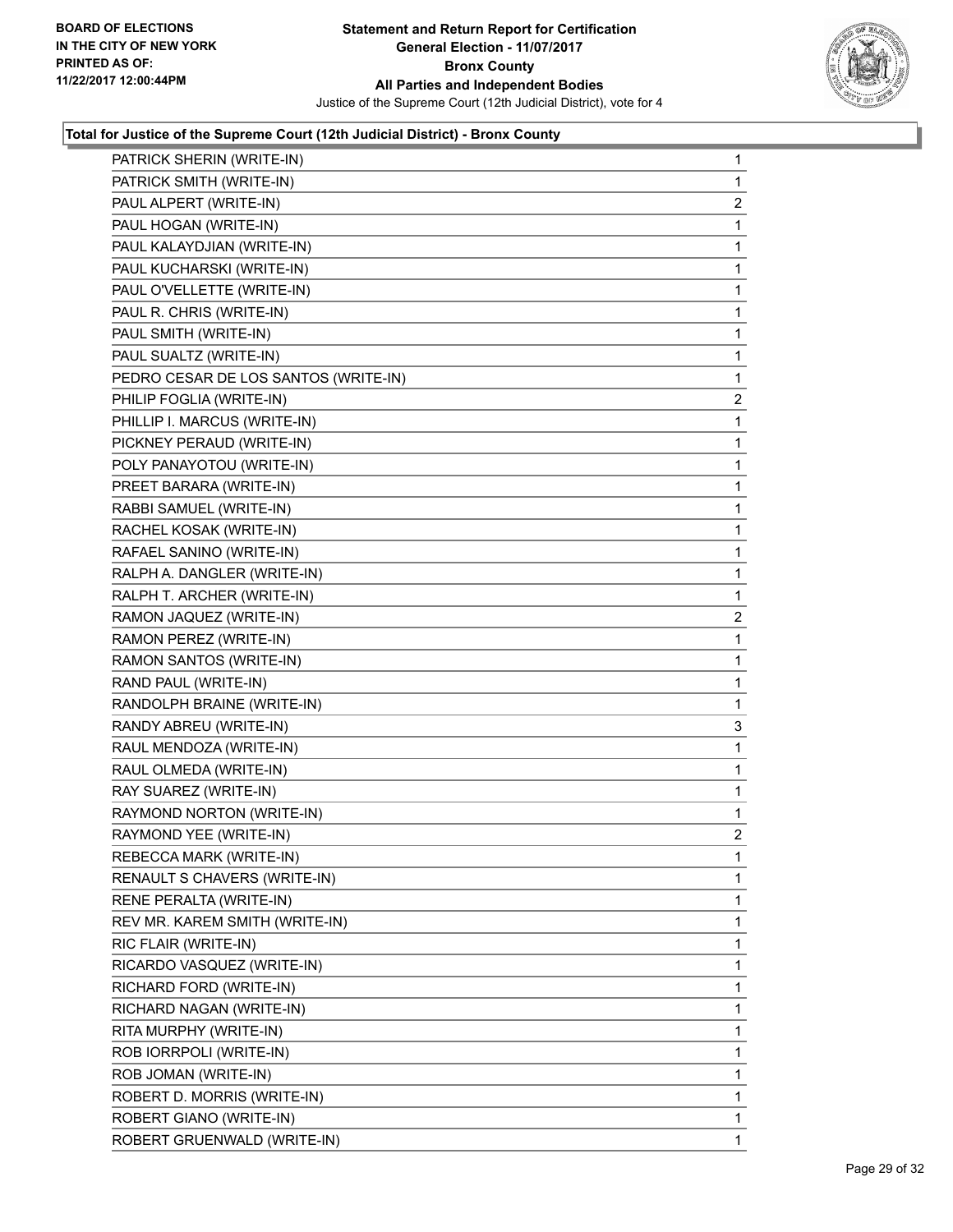

| ROBERT IRVING (WRITE-IN)      | $\mathbf{1}$ |
|-------------------------------|--------------|
| ROBERT JOHNSON (WRITE-IN)     | 1            |
| ROBERT KRULWICH (WRITE-IN)    | 1            |
| ROBERTO VELEZ (WRITE-IN)      | $\mathbf 1$  |
| ROBIN POWER (WRITE-IN)        | 1            |
| RODNEY A BROWN (WRITE-IN)     | 1            |
| RON PAUL (WRITE-IN)           | 1            |
| ROSA C DAVIDSON (WRITE-IN)    | 1            |
| ROSALIE LESLIE (WRITE-IN)     | 2            |
| ROSALYN RICHTER (WRITE-IN)    | 1            |
| ROSANNA VARGAS (WRITE-IN)     | 1            |
| ROSS FREEMAN (WRITE-IN)       | 1            |
| ROY MCIVER (WRITE-IN)         | 1            |
| RUBEN AUSTRIA (WRITE-IN)      | 1            |
| RUDOLPH GIULIANI (WRITE-IN)   | 5            |
| RUSSELL LITWENAK (WRITE-IN)   | $\mathbf 1$  |
| SAL F ALBANESE (WRITE-IN)     | 1            |
| SAL LAGONIA (WRITE-IN)        | 1            |
| SAM HYDE (WRITE-IN)           | 1            |
| SAMELYS LOPEZ (WRITE-IN)      | 1            |
| SAMUEL SALTMAN (WRITE-IN)     | 1            |
| SAMUEL SEABURY (WRITE-IN)     | 4            |
| SASHA OBAMA (WRITE-IN)        | 1            |
| SAVANNAH JOY (WRITE-IN)       | 1            |
| SERGIO VILLAVERDE (WRITE-IN)  | 2            |
| SHAMIKA YEARWOOD (WRITE-IN)   | 1            |
| SHANTEL CASTRO (WRITE-IN)     | 1            |
| SHEILA RYAN OROUKE (WRITE-IN) | $\mathbf 1$  |
| SHELDON BENARDO (WRITE-IN)    | 1            |
| SID BERGMAN (WRITE-IN)        | 1            |
| SIMON PEREZ (WRITE-IN)        | 1            |
| SIMONAS ZMUIDZINAS (WRITE-IN) | 1            |
| SOFIA CABALLERO (WRITE-IN)    | 1            |
| SONIA SOTOMAYOR (WRITE-IN)    | 1            |
| STACEY RICHMAN (WRITE-IN)     | 1            |
| STANLEY K. SCHLEIN (WRITE-IN) | 1            |
| STANLEY SCHLEIN (WRITE-IN)    | 1            |
| STEPHANY COFFEY (WRITE-IN)    | 1            |
| STEPHEN FRANCIOSA (WRITE-IN)  | 1            |
| STEVE KAUFFMAN (WRITE-IN)     | 1            |
| STEVEN E. DAVIS (WRITE-IN)    | 1            |
| STEVEN H RICHMAN (WRITE-IN)   | 1            |
| STEVEN ROESNER (WRITE-IN)     | 1            |
| STEVEN SCHWARZ (WRITE-IN)     | 1            |
| STEVEN SIMPSON (WRITE-IN)     | 1            |
| SUE ELLEN DODELL (WRITE-IN)   | $\mathbf{1}$ |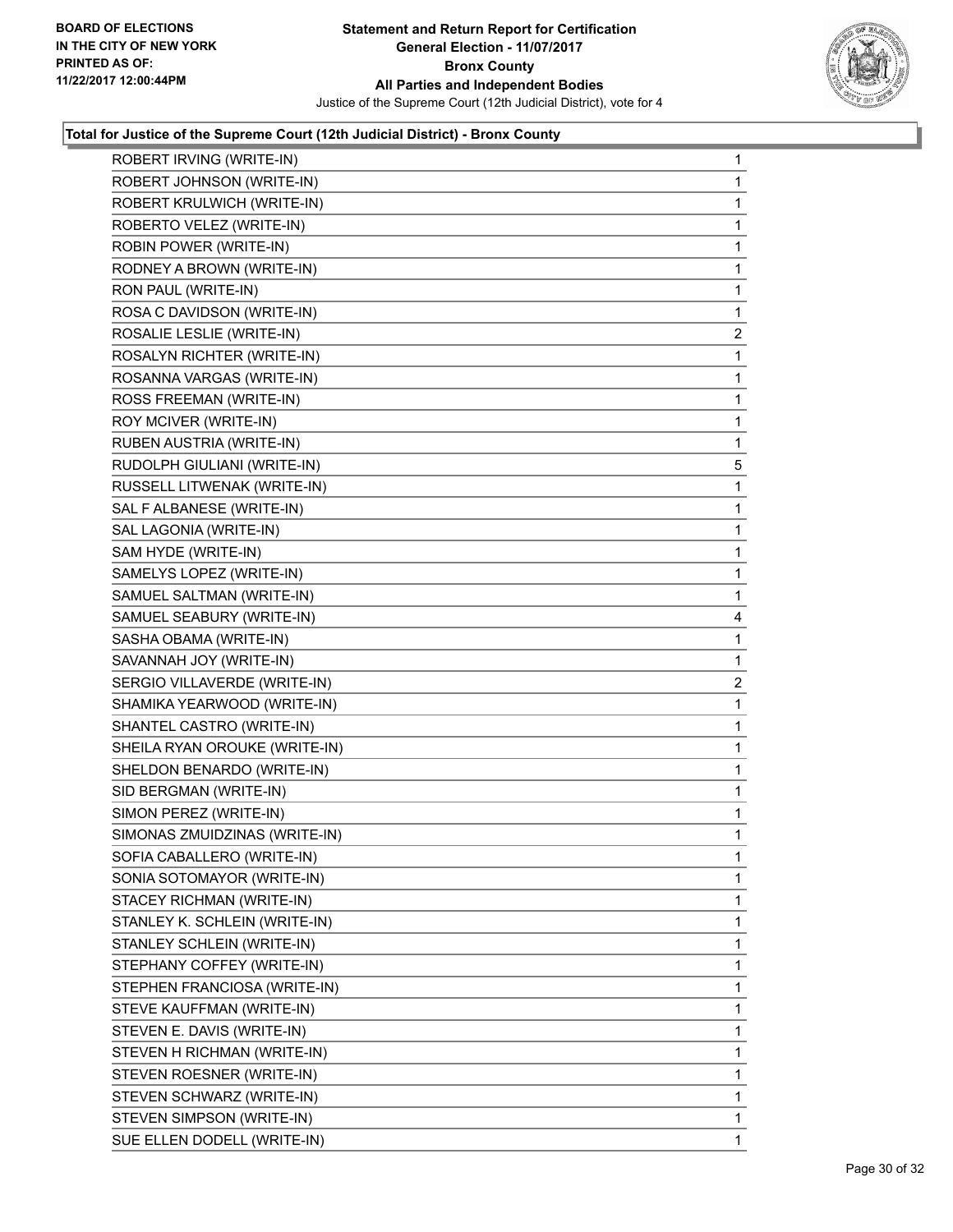

| SUZANNE GOLDBERG (WRITE-IN)        | 1            |
|------------------------------------|--------------|
| SYLVIA RIVERA (WRITE-IN)           | 1            |
| TABITHA ALBRIGHT (WRITE-IN)        | 1            |
| TAMAR LEWIN (WRITE-IN)             | 1            |
| TERESA MULVEY (WRITE-IN)           | 1            |
| TERRY MCDOWELL (WRITE-IN)          | 1            |
| THERESA KURTZ (WRITE-IN)           | 2            |
| THERESA MURPHY (WRITE-IN)          | 1            |
| THOMAS DONALDSON (WRITE-IN)        | 1            |
| THOMAS J LYNCH (WRITE-IN)          | 1            |
| THOMAS J MCBRIDE (WRITE-IN)        | 1            |
| THOMAS MENARD (WRITE-IN)           | 1            |
| THOMAS MESSINA (WRITE-IN)          | 1            |
| THOMAS SANTANA (WRITE-IN)          | 1            |
| THOMAS WHITE (WRITE-IN)            | 1            |
| THOMAS WINSHIP (WRITE-IN)          | 2            |
| THURGOOD MARSHALL (WRITE-IN)       | 2            |
| TIM C. NASH (WRITE-IN)             | 1            |
| TIMMY O'HARA (WRITE-IN)            | 1            |
| TIMOTHY M O'HARA (WRITE-IN)        | 1            |
| TRACEY FEERICK (WRITE-IN)          | 1            |
| TRACI WHEELWRIGHT (WRITE-IN)       | 1            |
| TRACY MCKENZIE (WRITE-IN)          | 1            |
| TRAVIS ST.MARTHE (WRITE-IN)        | 1            |
| TRINITEE DICKERSON (WRITE-IN)      | 1            |
| TULLY MAHER (WRITE-IN)             | 1            |
| <b>TYRONE FRISON (WRITE-IN)</b>    | 1            |
| UNATTRIBUTABLE WRITE-IN (WRITE-IN) | 978          |
| VALERIE CARRINGTON (WRITE-IN)      | 1            |
| VARUN MARWAH (WRITE-IN)            | $\mathbf{2}$ |
| <b>VEMA SAUNDERS (WRITE-IN)</b>    | 1            |
| VERNA L SAUNDERS (WRITE-IN)        | 1            |
| VICENTA DELOPEZ CACERES (WRITE-IN) | 2            |
| VICHI MCAULAAN (WRITE-IN)          | 1            |
| VICTOR HUGO GUTIERREZ (WRITE-IN)   | 4            |
| VILLONA FLORENCE (WRITE-IN)        | 1            |
| VINCENT OAVANZO (WRITE-IN)         | 1            |
| WILLIAM CLYDE (WRITE-IN)           | 1            |
| WILLIAM FEERICK (WRITE-IN)         | 2            |
| WILLIAM KEARSE (WRITE-IN)          | 1            |
| WILLIAM RUSSELL MOORE (WRITE-IN)   | 1            |
| WILLIE COLON (WRITE-IN)            | 1            |
| WYNTON MARSALS (WRITE-IN)          | 1            |
| YAEL LEVY (WRITE-IN)               | 1            |
| YANNICK V. DALEY (WRITE-IN)        | 1            |
| ZEV MARK (WRITE-IN)                | 1            |